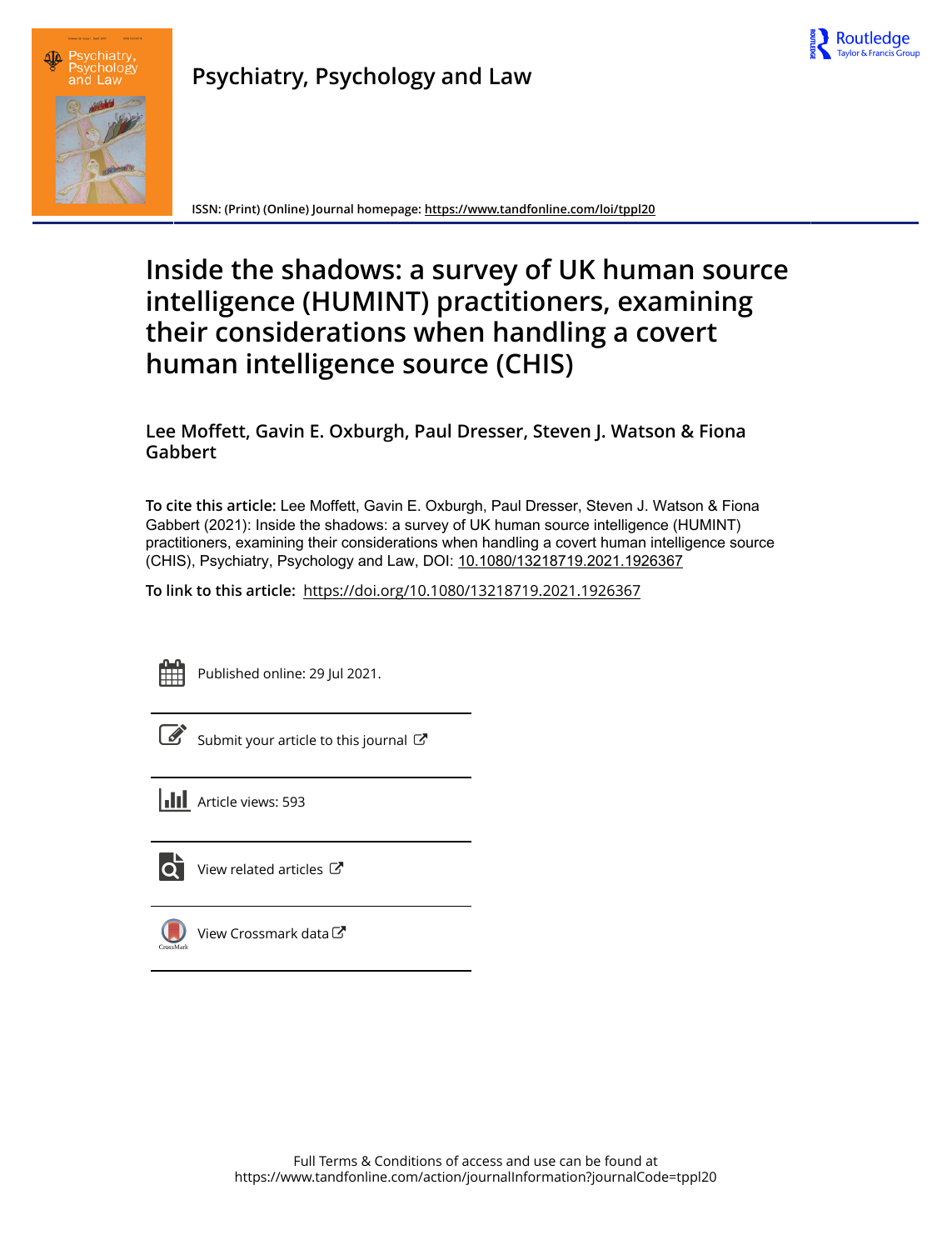Check for updates

# <span id="page-1-0"></span>Inside the shadows: a survey of UK human source intelligence (HUMINT) practitioners, examining their considerations when handling a covert human intelligence source (CHIS)

Lee Moffett<sup>a</sup> (D), Gavin E. Oxburgh<sup>a</sup>, Paul Dresser<sup>a</sup>, Steven J. Watson<sup>b</sup> (D) and Fiona Gabbert<sup>[c](http://orcid.org/0000-0002-7077-1009)</sup>

<sup>a</sup>Department of Social Sciences, Northumbria University, Newcastle upon Tyne, UK; <sup>b</sup>Department of Psychology and Conflict, Risk and Safety, University of Twente, Enschede, The Netherlands; <sup>c</sup>Department of Psychology, Goldsmiths College, University of London, London, UK

Law enforcement agencies in the UK are embracing evidence-based policing and recognise the importance of human source intelligence (HUMINT) in the decision-making process. A review of the literature identified six categories likely to impact the handling of a covert human intelligence source (CHIS) or an informant: (a) handler personality traits; (b) informant motivation; (c) rapport; (d) gaining cooperation; (e) obtaining information, and (f) detecting deception. This study sought to identify which of these categories current HUMINT practitioners considered the most when planning and conducting a meeting with an informant. A bespoke online survey was designed and disseminated to 34 practitioners using purposive and snowball sampling. Directed content analysis and thematic content analysis were conducted. Results indicate that practitioners appear most concerned with gaining co-operation (d) and detecting deception (f). Results also found an interconnectivity between the six categories, with informant handlers often having to balance competing requirements. Implications for future research are discussed.

Keywords: content analysis; covert human intelligence source; evidence-based policing; handler; human intelligence; informant; intelligence; law enforcement; practitioner; survey.

In January 2021, the United Kingdom (UK) Government's Home Office updated the Covert Human Intelligence Sources Bill factsheet, outlining the efficacy of covert human intelligence sources (CHIS; henceforth referred to as informants) to UK law enforcement and national security (Home Office, [2021\)](#page-18-0). As part of this factsheet, the UK Home Office noted that not only had informants helped to identify and disrupt a number of terrorist plots, but in 2018 they had been used by the UK's National Crime Agency to disrupt at least 30 threats to life and the safeguarding of over 200 people. In addition, the use of informants in the Metropolitan Police Service resulted in 3500 arrests together with the seizure of over 100 firearms and 400 other weapons in the space of a single year (Home Office, [2021](#page-18-0)). The Home Office factsheet highlights the importance of informants to the prevention and detection of serious crime in the UK; however, the use and conduct of informants remain an under-researched area (Billingsley, [2009](#page-17-0); Nunan et al., [2020a](#page-18-0)).

With the existing trend towards evidencedbased policing (College of Policing, [2020](#page-17-0);

Correspondence: Lee Moffett, Department of Social Sciences, Northumbria University, Newcastle-Upon-Tyne, NE1 8ST, UK. Email: lee.moffett@northumbria.ac.uk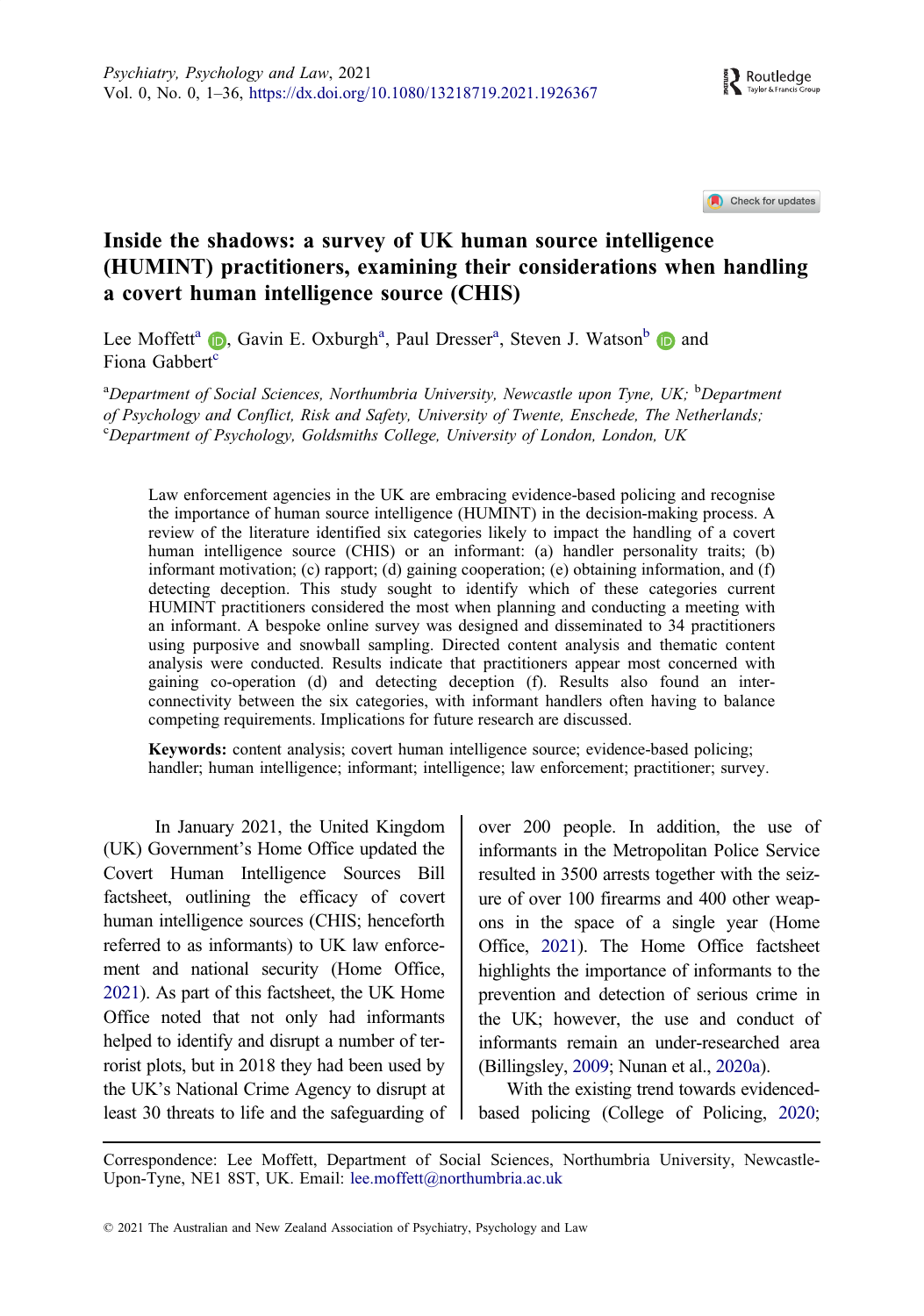<span id="page-2-0"></span>Heaton & Tong, [2015](#page-17-0); Sherman, [2013](#page-19-0)), it is foreseeable that practitioners who handle informants will increasingly turn to the academic community for empirical solutions to operational problems. Therefore, the current study seeks to build upon previous studies (i.e. Birkett & Pike, [2017;](#page-17-0) Nunan et al., [2020a](#page-18-0), [2020b](#page-18-0), [2020c;](#page-18-0) Nunan, Stanier, Milne, Shawyer, Walsh, & May, [2020\)](#page-18-0) by establishing a clear framework for future research, informed by the views and concerns of experienced practitioners. To achieve this, a bespoke survey was designed to identify current and active informant handlers' main concerns. The design of the survey was informed by previous research examining the views of practitioners experienced in the collection of human source intelligence (HUMINT) in the United States (US; i.e. Redlich et al., [2014](#page-18-0); Russano, Narchet, & Kleinman, [2014;](#page-19-0) Russano, Narchet, Kleinman, & Meissner, [2014](#page-19-0)). Although much of the extant research has been conducted in the US, predominantly in relation to terrorist detainees, a number of thematic categories were identified that appeared to be generalisable to the UK, and which were used to inform the design and analysis of the current study. These categories were: (a) handler personality traits; (b) informant motivation; (c) rapport; (d) gaining cooperation; (e) obtaining information, and (f) detecting deception.

#### Intelligence-led policing

The traditional image of criminal justice is one in which crimes are investigated and prosecuted reactively (Dixon, [2009](#page-17-0)). However, Dixon [\(2009](#page-17-0)) observes that although this model still exists, it is being supplemented by a proactive model, which places an emphasis on public safety by seeking to identify and prevent serious crime before it occurs. This is perhaps best exemplified in the UK by counter-terrorism legislation, which, following attacks on the World Trade Centre in New York, USA, in 2001, evolved to create a raft of preparatory offences designed to enable the prosecution of terrorists before they committed an attack (Pearse, [2009](#page-18-0)). However, proactive intervention requires timely and accurate intelligence (Dixon, [2009;](#page-17-0) Pearse, [2009](#page-18-0)), and it is arguable that the emphasis on community safety and proactive investigation, hastened by the global threat of Islamist terrorism, led to the widespread implementation of intelligence-led policing (Ratcliffe, [2002\)](#page-18-0).

In the UK, the foundations of an intelligence-led approach were laid out in a 1997 report by Her Majesty's Inspectorate of Constabulary. HMIC argued that intelligenceled policing was a cost-effective means of reducing and preventing crime, and its principles were quickly adopted (Ratcliffe, [2002\)](#page-18-0). In the UK, this led to the implementation of the National Intelligence Model, which introduced an 'intelligence-led approach to policing' (Association of Chief Police Officers, [2005](#page-17-0), p. 8). Although this model is now somewhat dated, the pre-eminence of an intelligence-led approach can still be seen in the National Decision Model ([2014](#page-19-0)), which highlights the importance of gathering information as the initial stage of the decision-making process. The Association of Chief Police Officers [\(2007\)](#page-17-0) list 20 potential sources of information, including closed circuit television and forensic science, but specifically highlight the importance of identifying and managing informants.

HUMINT can therefore be seen to be a cornerstone of an intelligence-led approach to criminal justice, which seeks to minimise risk and maximise public safety; furthermore, with the recent emergence of evidence-based policing (Fleming & Rhodes, [2017](#page-17-0); Heaton & Tong, [2015](#page-17-0); Sherman, [2013\)](#page-19-0), it is foreseeable that HUMINT practitioners in the UK (and elsewhere) will increasingly turn to academic research for evidence-based solutions to human source management. It is thus imperative to understand, firstly, how the legislative and operational environment in the UK is likely to impact HUMINT practitioners and, secondly, to which areas of human source management academic research might reasonably contribute.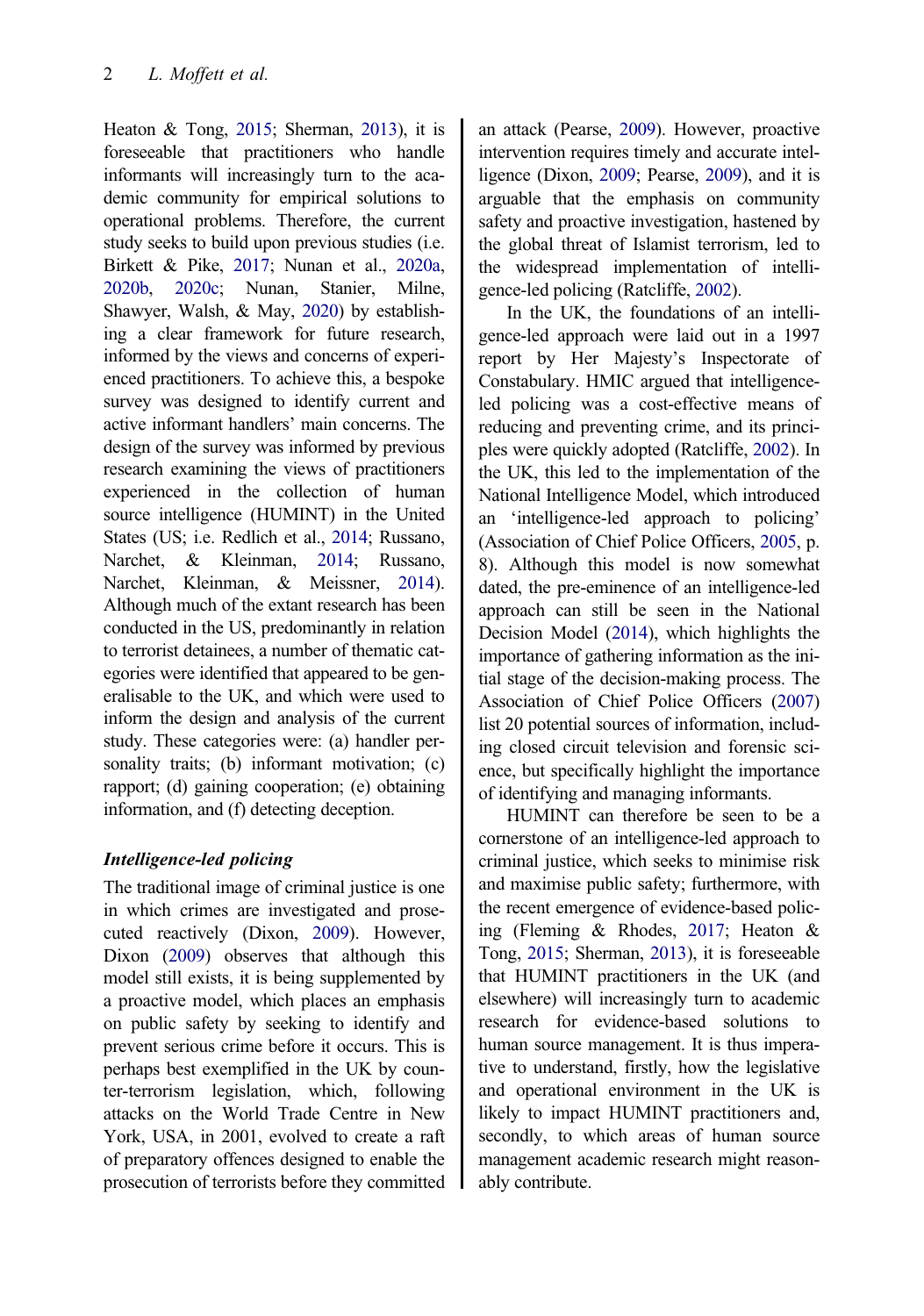#### <span id="page-3-0"></span>The HUMINT environment in the UK

Coulam [\(2006](#page-17-0)) describes HUMINT as 'information gained from people' (p. 8). Nunan et al. ([2020a](#page-18-0)) adopt a similarly broad view, defining HUMINT as, ' . . . the discipline charged with eliciting intelligence through interactions with human sources' (p. 511). However, such a definition, when applied to a forensic or law enforcement context, encompasses so many conceivable situations, such as a witness statement, a suspect interview, or even a passer-by directing a police officer towards the scene of a crime, that it is rendered almost meaningless. Consequently, many researchers examining HUMINT have conceptualised an interview situation, and have drawn distinctions based upon the objectives of the interviewer: specifically, interviews conducted for the purpose of gaining evidence in a criminal investigation, and those conducted for the purpose of gathering intelligence (Evans et al., [2010,](#page-17-0) [2013](#page-17-0); Vrij, & Granhag, [2014;](#page-19-0) Intelligence Science Board Study on Educing Information, [2006\)](#page-18-0).

Even with this distinction, the term HUMINT encapsulates a broad range of intelligence collection activities, and researchers often refer, almost interchangeably, to prisoners of war, defectors, detainees, volunteers who walk into an embassy or police station to provide information, people subjected to a stop at ports, and standard confidential informants (Borum, [2006;](#page-17-0) Brandon, [2014;](#page-17-0) Drogin, [2007;](#page-17-0) Hazlett, [2006;](#page-17-0) Vrij & Granhag, [2014\)](#page-19-0). Whilst the objectives of the interviewer across each of these situations may be identical (i.e. to gather intelligence), the situational dilemma of the human source is often very different. For example, Kleinman [\(2006](#page-18-0)) observed that two apparently similar activities (i.e. the interrogation of a detained combatant and debriefing a tasked informant) are actually different in terms of psychological mindset and physical environment. According to Kleinman, a tasked source shares their handler's objective, and is in a cooperative relationship with them, whereas a detainee is more likely to view their

interrogator as an enemy, and will often seek to withhold known information. In relation to the physical environment, Kleinman notes that a source being debriefed engages with their handler voluntarily and is free to leave at any time. However, a detained source is in a custodial setting, and their physical situation is within the control of the interrogating officer. Thus, a human source could be considered to exist in one of four possible categories along a 2 (physical situation: incarcerated or community)  $\times$  2 (access to information: active – actively acquired information having been tasked to do so – or passive – passively obtained target information without the expectation of having to later divulge it to an interviewer) matrix.

Much of the research conducted to date has been driven by the mistreatment of terrorist detainees in military detention centres, such as Abu Ghraib and Guantanamo Bay (Alison & Alison, [2017](#page-16-0); Brandon, [2014](#page-17-0); Otis, [2006](#page-18-0)). Consequently, much of the extant research envisages a human source who is incarcerated and has passive access to information. However, in the UK, there is a legislative definition of an informant, known as a CHIS. Whilst this definition applies to both undercover police officers and informants, the current article considers how this definition impacts informants and informant handlers. A CHIS is defined as any person who:

- a. Establishes or maintains a personal or other relationship with another person for the covert purpose of facilitating the doing of anything falling within para $graph (b)$  or  $(c)$ ;
- b. Covertly uses such a relationship to obtain information or to provide access to any information to another person; or
- c. Covertly discloses information obtained by the use of such a relationship or as a consequence of the existence of such a relationship.

#### (Home Office, [2018,](#page-18-0) p. 9)

Three key features of a CHIS can be discerned from this definition: (a) they are used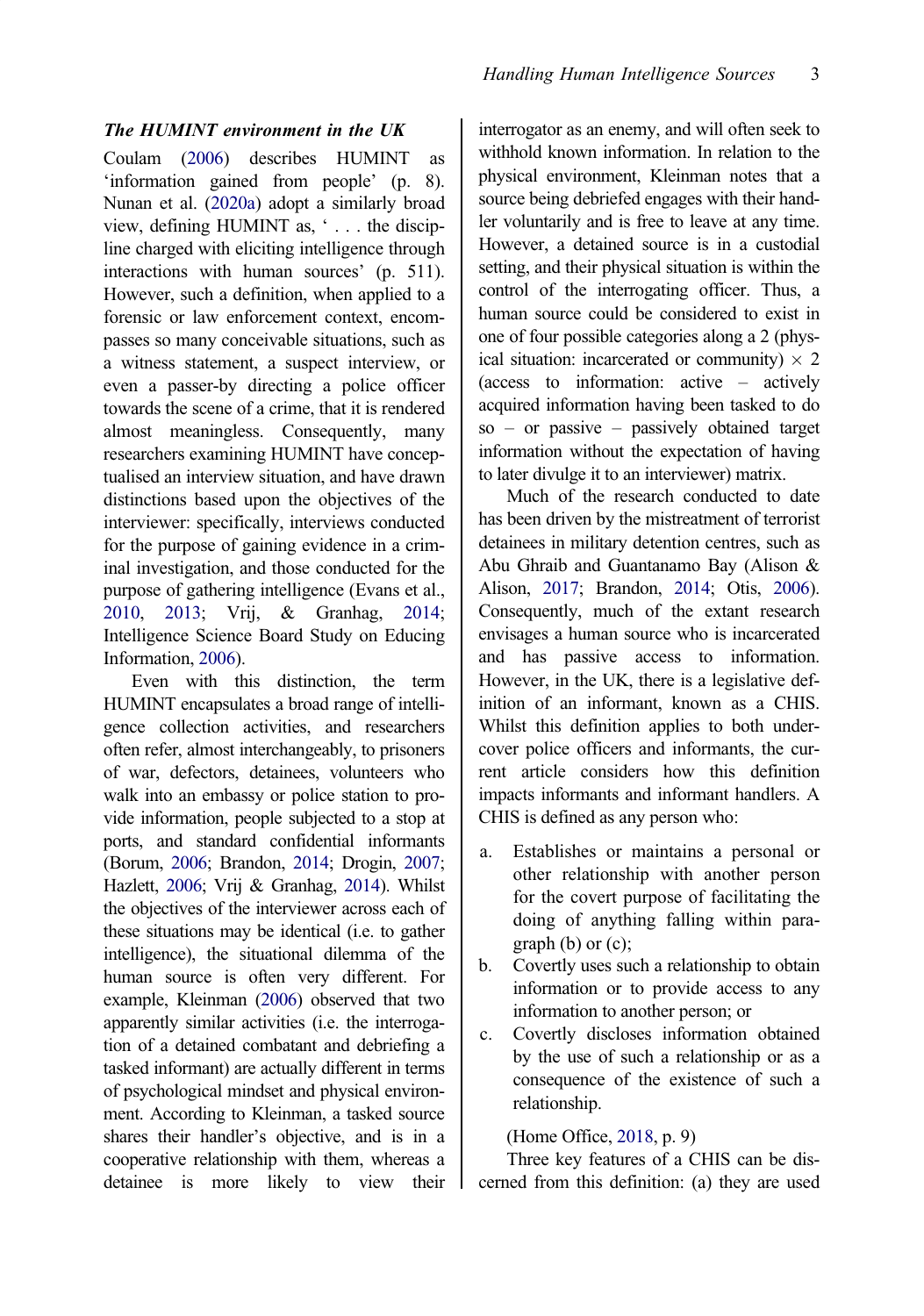to obtain information, meaning an informant can be tasked to actively gather information on behalf of their handlers (Home Office, [2018\)](#page-18-0); (b) information obtained is from, or about, another person, meaning the information does not pertain to the actions or intentions of the informant themselves, and (c) the information is passed covertly or, put another way, with the expectation of confidentiality (Association of Chief Police Officers, [2007\)](#page-17-0). By their very definition, an informant (in a UK context) is an active source of information, and it can be assumed that many informants are not incarcerated (Kleinman, [2006](#page-18-0)). To date, this specific situational dilemma has largely been neglected by the scientific community. Consequently, HUMINT practitioners handling informants in the UK are left with a scant evidence-base to inform their practice.

#### Areas of relevant scientific research

There is a growing body of research examining HUMINT practices in the UK, including recent practitioner surveys. The first was a study commissioned by the UK's National Crime Agency, which conducted semistructured interviews with their informant handlers  $(N=5)$  (Birkett & Pike, [2017\)](#page-17-0). They wanted to establish which methods of communication, ranging from traditional face-to-face meetings to modern internet-based technologies, handlers use with their informants, and specifically explored how this impacted upon rapport. This was followed by Nunan et al. [\(2020a](#page-18-0), [2020b](#page-18-0)) who conducted structured interviews on source handlers  $(N = 24)$  within England and Wales, focusing on those engaged in counter-terrorism investigations. Their first study ([2020a](#page-18-0)) consisted of eight directed questions relating to rapport, and found that source handlers recognise the importance of establishing and maintaining rapport with their informants. Additionally, handlers reported using a variety of rapportbuilding techniques. Their second study [\(2020b\)](#page-18-0) focused on interviewing techniques designed for the elicitation of information,

with source handlers reporting that they utilise elicitation techniques when de-briefing informants. These surveys were followed by Nunan et al. [\(2020c\)](#page-18-0) and Nunan, Stanier, Milne, Shawyer, Walsh, and May [\(2020\)](#page-18-0), who examined real-life telephone conversations  $(N = 105)$  between seven handler and informant pairs. Again, these studies focused on the use of rapport (Nunan et al., [2020c\)](#page-18-0) and elicitation techniques (Nunan, Stanier, Milne, Shawyer, Walsh, & May, [2020\)](#page-18-0). The importance of rapport and elicitation techniques to the HUMINT practitioner was initially established through research conducted in the US (Nunan et al., [2020a,](#page-18-0) [2020b](#page-18-0)); however, there are other areas of potential research that have not yet been explored and which may also be of importance to UK informant handlers.

US-based research was prompted primarily by events at military detention centres, and has consequently sought to understand and improve how HUMINT practitioners can elicit information from a human source in a humane manner (Brandon, [2014](#page-17-0)). This process was begun by a review of potentially relevant scientific knowledge by the Intelligence Science Board on behalf of the US National Defense Intelligence College (Intelligence Science Board Study on Educing Information, [2006\)](#page-18-0) and was followed by a number of practitioner surveys (Redlich et al., [2014](#page-18-0); Russano, Narchet, & Kleinman, [2014](#page-19-0); Russano, Narchet, Kleinman, & Meissner, [2014\)](#page-19-0). Whilst this research focuses on human sources who could be categorised as being incarcerated passive sources of information, it was reviewed as part of the current study to identify thematic categories affecting HUMINT professionals that are likely to impact upon practitioners in the UK. The authors identified several thematic categories that could be generalised to UK informant handling. For example, respondents to the Redlich et al. [\(2014\)](#page-18-0) survey reported a reliance on 'rapport and relationship building' (p. 817) during intelligence interviews, whilst also highlighting a number of personality traits that were deemed to improve the capability of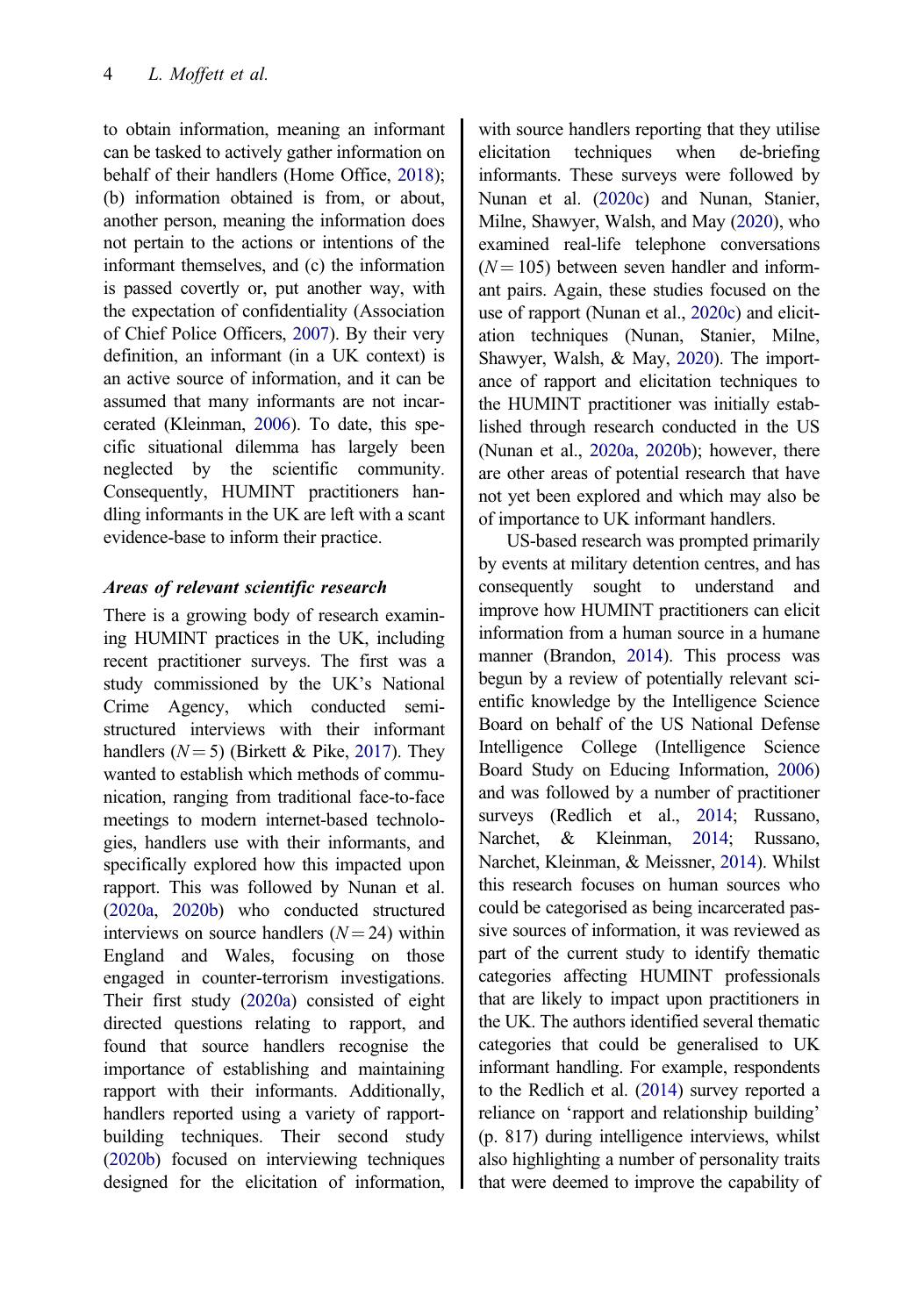<span id="page-5-0"></span>HUMINT professionals to elicit information. Russano, Narchet, and Kleinman ([2014\)](#page-19-0) and Russano, Narchet, Kleinman, and Meissner [\(2014\)](#page-19-0) asked both practitioners and support workers (interpreters and analysts) a series of questions focusing on practitioner personality traits, information elicitation, establishing rapport and detecting deception, and found support for the importance of each of these factors. Observational studies of active community-based sources conducted in Israel (Hess & Amir, [2002\)](#page-18-0) and the US (Dabney  $\&$ Tewksbury, [2016](#page-17-0)) also evidence the importance of these thematic categories. In addition, understanding source motivation and gaining their cooperation were also observed as being important to practitioners in contexts featuring a non-incarcerated source. Here, gaining cooperation relates to an active human source who is prepared to undertake tasking on behalf of their handler, rather than referring to a cooperative interviewee who is prepared to provide information in response to questions posed (Hess & Amir, [2002\)](#page-18-0). Two further studies, one in the US (Miller, [2011](#page-18-0)) and one in the UK (Billingsley, [2001](#page-17-0)), also acknowledge the importance of understanding source motivation, and specifically explored this topic by surveying actual human sources. Thus, in sum, six thematic categories can be identified from the literature as being of concern to HUMINT practitioners: (a) handler personality traits; (b) source motivation; (c) gaining co-operation; (d) eliciting information; (e) establishing rapport, and (f) detecting deception.

#### Current study

The aim of the current study was to conduct a survey of current and former UK-based informant handlers to identify the comparative importance of the six identified thematic categories. This presents a unique contribution to the current research area. Although the thematic categories were identified from previous research, much of this research was conducted outside of the UK and focused on incarcerated passive sources of information. Although recent studies have previously sought the views of UK informant handlers (Birkett & Pike, [2017](#page-17-0); Nunan et al., [2020a,](#page-18-0) [2020b](#page-18-0)), in none of these studies were the six identified categories explicitly presented to participants, nor were participants asked to rate their relative importance. Consequently, whilst research on each of the individual categories is likely to be beneficial, there is a danger that areas of potential research that are most important to handlers of active community-based informants in the UK will be neglected in favour of those areas that are of most importance to US operatives seeking to humanely elicit information from incarcerated passive sources of information.

Given that the current study is exploratory in nature and in a relatively under-studied field (Billingsley, [2009](#page-17-0)), we anticipate that our results could be used to inform future (and much-needed) academic research leading to the development of an applicable evidencebased approach to informant handling in the UK (Fleming & Rhodes, [2017;](#page-17-0) Heaton & Tong, [2015](#page-17-0)).

#### Method

#### **Participants**

An initial purposive sample was established through senior police officers known to the first and second authors across five force areas in England and Wales. Snowball sampling was then used, with the initial purposive sample being asked to forward the survey on to specialist individuals and/or units who would be qualified to complete the survey. Participants who completed the survey were also invited to share it with other current or former informant handlers.

To maximise the likelihood that the data analysed were from an eligible sample, a conservative approach was adopted to data inclusion; specifically, partially completed surveys  $(N = 15)$  were discounted from further analysis. The final sample  $(N = 34$ , male = 27, female  $= 7$ ) appears to be a mature and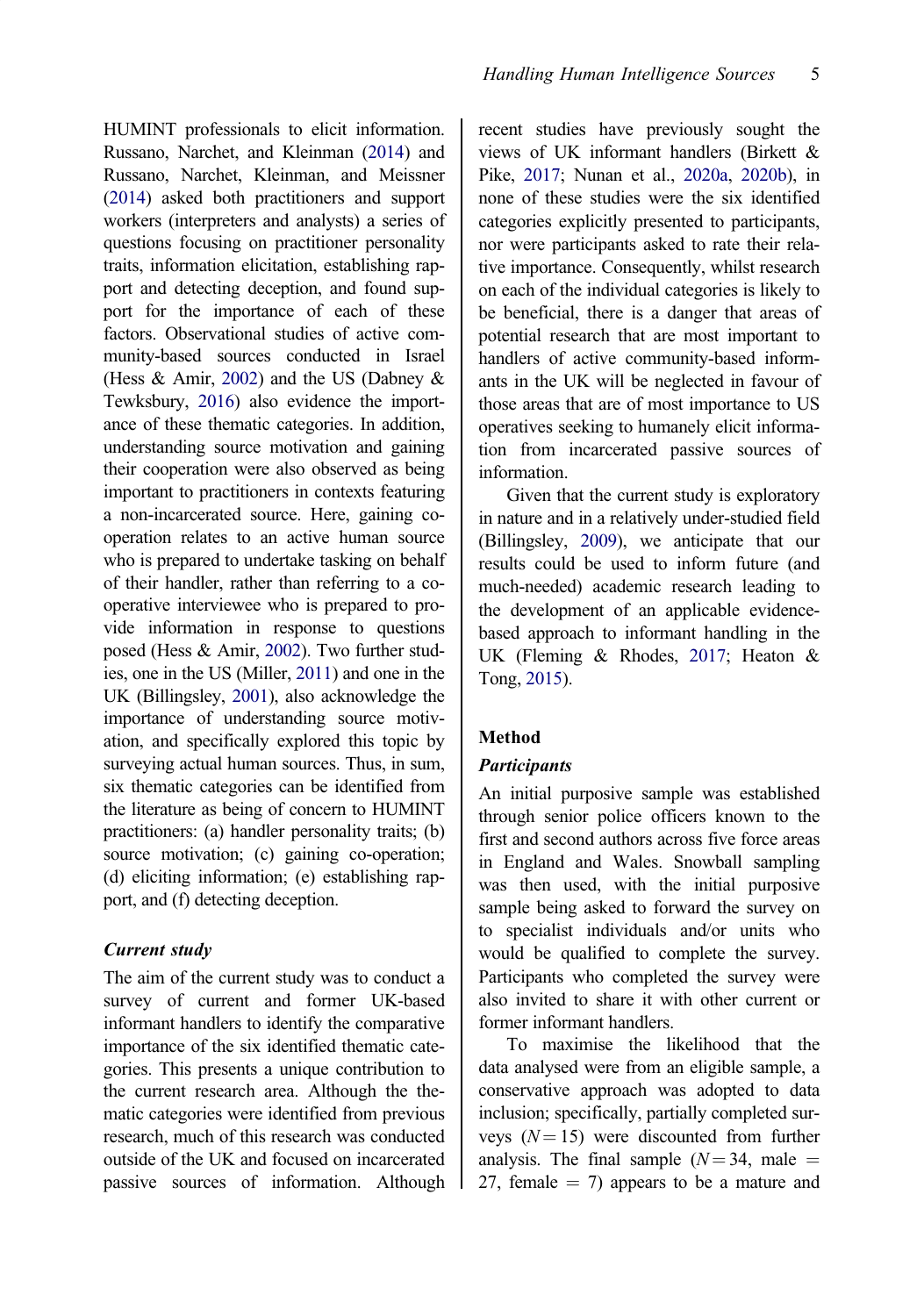<span id="page-6-0"></span>experienced sample, with the most frequently selected age range being between 50 and 54 years  $(N=10)$  and the most frequently selected length of service as an informant handler being between 6 and 10 years  $(N = 14)$ .

# Procedure

Following full ethical clearance, and given the sensitive nature of handling informants (Home Office, [2018\)](#page-18-0), a pilot study was conducted on a sample of three current practitioners. These practitioners were asked to review the content of the survey to ensure that questions were not deemed too intrusive and did not breach expected levels of confidentiality. This is especially important given that law enforcement agencies have an ongoing duty of care to their sources (Association of Chief Police Officers, ACPO, [2007](#page-17-0)). Having conducted this pilot/ consultation phase, an electronic version of the survey was created using Qualtrics software, and a link was disseminated to the initial purposive sample via email. Information contained within the introductory email informed participants of the purpose of the survey and assured participants that they were not obliged to participate in the study, nor would they be required to leave their demographic details or any other information if they felt that this would breach the confidential nature of their role. Participants completed the survey by clicking on the electronic link. They were first required to provide informed consent before answering a series of 10 questions.

The first three questions were automatically randomised word association questions. Participants were asked to list as many words that they could think of that they associate with: (a) the word CHIS; (b) the phrase CHIS handler, and (c) the phrase CHIS meeting. These words and phrases were taken from the CHIS Code of Practice (Home Office, [2018](#page-18-0)) and were specifically designed to trigger associations to actual informant meetings and the dynamic that exists between handler and informant during these meetings. The fourth question was open-ended, asking participants what their main considerations were when handling informants. Question 5 then presented participants with the six thematic categories (handler personality traits, rapport, informant motivation, gaining cooperation, obtaining information and detecting deception), and they were asked to rate the relative importance of each one on a continuous visual analogue scale  $(0 = low$  importance,  $10 = high$  importance). The same thematic categories were presented for Question 6, and participants were asked to select which one they believed required more scientific/psychological research to improve working practices. This question included the option to indicate other, and an opportunity to expand on other if this was selected. In Questions 7–9, participants were asked to provide demographic details (age, gender, length of service as an informant handler). Finally, participants were provided with an opportunity to add any further comments that they believed might be relevant to this research, or to elaborate on any of the answers they provided.

The survey produced both quantitative and qualitative data; consequently, results were analysed using three methods of analysis: descriptive statistics, directed content analysis and thematic content analysis. This triangulation of analysis provides the data with greater depth and breadth, allowing more nuanced conclusions to be drawn.

Following feedback from the pilot study it was agreed that all responses would be anonymised and that raw data would be stored securely and only reproduced as part of this research in a sanitised version.

# Analyses

# Directed content analysis

Content analysis is a means of taking qualitative data and imposing a quantitative structure upon it (Youngs, [2013\)](#page-19-0). This is particularly the case with directed content analysis, which can be applied when a theoretical framework consisting of defined thematic categories already exists (Hsieh & Shannon, [2005](#page-18-0)).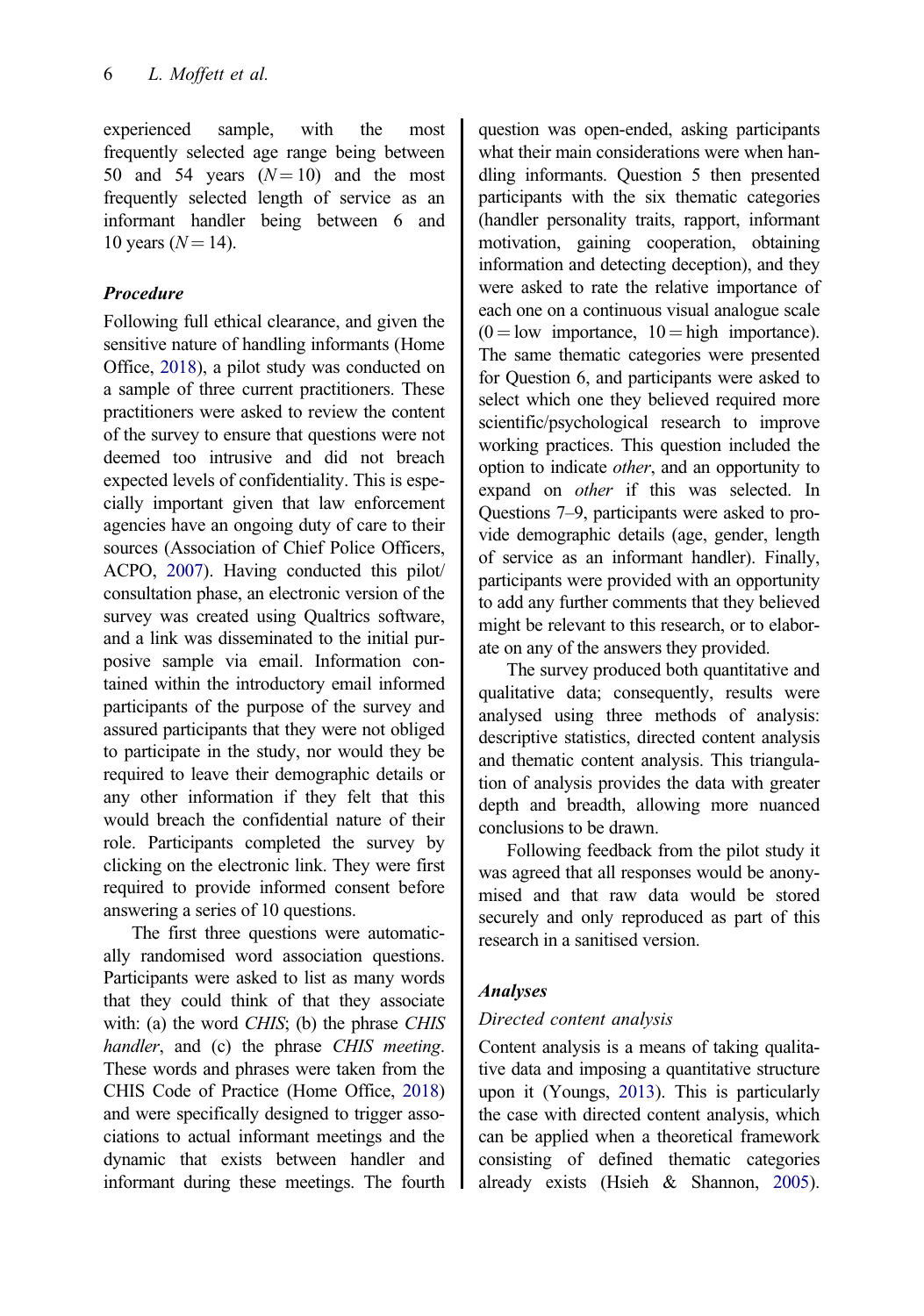<span id="page-7-0"></span>Given that the aim of the current research was to establish the relative importance of a variety of pre-determined categories, this analysis was deemed as the most suitable for Questions 1 to 4. Directed content analysis involves the coding of free narrative text into recognised categories before using these data to create a hierarchical table of results (Hsieh & Shannon, [2005\)](#page-18-0). This can then be used to compare the frequency occurrence of each coded category, thereby providing a more nuanced understanding of the relative importance of each individual theme, and how the abstract categories identified in the literature translate into practical considerations.

Despite having pre-determined categories, coding of responses into one of these thematic categories evolved inductively with reference to the entire dataset often providing context for ambiguous phraseology. For example, where one participant might simply record the word 'access' as a consideration when handling informants, another may expand upon this idea by referring to 'access to information', thereby assisting with the codification of the single word 'access' as being a consideration of obtaining information. Consequently, through reference to the literature and an inductive interpretation of the data set, an operationalised definition of each category was developed, as outlined below:

Handler personality traits. Selection of this category was based on reports in the literature of current, historical or recommended personality profiling of intelligence practitioners (Kleinman, [2006;](#page-18-0) Redlich et al., [2014;](#page-18-0) Russano, Narchet, & Kleinman, [2014;](#page-19-0) Russano, Narchet, Kleinman, & Meissner, [2014\)](#page-19-0) as well as the practice of specifically pairing the handler and informant (Birkett & Pike,  $2017$ ) – this has the potential to be an area of future research that psychologists are likely able to contribute. Therefore, words or phrases describing handler characteristics were placed in this category; frequent ones included 'confident', 'introvert', 'outlier' and 'good judge of character', but also included longer descriptions such as, 'never emotionally invest'. One respondent used the phrase, 'you are still a copper', highlighting the importance of their job to the handler's personal identity. Thus, words or phrases relating to their role or employment, such as 'officer', or anything that might impact upon their work, such as 'personal reputation', were also included here.

Rapport. Recent research has been undertaken to operationalise the definition of rapport (e.g. Alison & Alison, [2017](#page-16-0); Alison et al., [2013](#page-16-0); Alison et al., [2014;](#page-16-0) Nunan, Stanier, Milne, Shawyer, Walsh, & May, [2020](#page-18-0)). Rather than a series of prescriptive techniques, Alison et al. ([2013](#page-16-0), [2014\)](#page-16-0) see rapport as an approach or mindset based upon non-accusatory and respectful interpersonal responses. Nunan et al. [\(2020a\)](#page-18-0) also emphasise the interpersonal nature of rapport. Therefore, words or phrases demonstrating a consideration of a respectful interpersonal interaction, such as 'active listening' and 'empathy', were included in this category. Nunan et al. [\(2020a](#page-18-0)) also note that sales techniques, such as those identified by Cialdini [\(2009\)](#page-17-0), are often used by handlers to establish rapport with their informants. These techniques involve things such as emphasising similarities and demonstrating affection for the other person (Cialdini, [2009\)](#page-17-0). Consequently, words or phrases emphasising presumed similarities, such as 'humane', or affection, such as 'friendly' or 'brilliant', were also included in this category. Additionally, Nunan et al. ([2020a](#page-18-0)) observe that rapport, at least within the context of a relationship between informant and handler, could often be fluid and evolving but ought to be based on 'Managing their motivations and welfare' (Nunan et al., [2020a](#page-18-0), p. 513). Given the reported importance of welfare to rapport (Nunan et al., [2020a](#page-18-0); Stanier & Nunan, [2021\)](#page-19-0), anything pertaining to the informants' wellbeing such as 'mental health' or 'physical wellbeing' was also included in this category. The importance of these two linked concepts (i.e. rapport and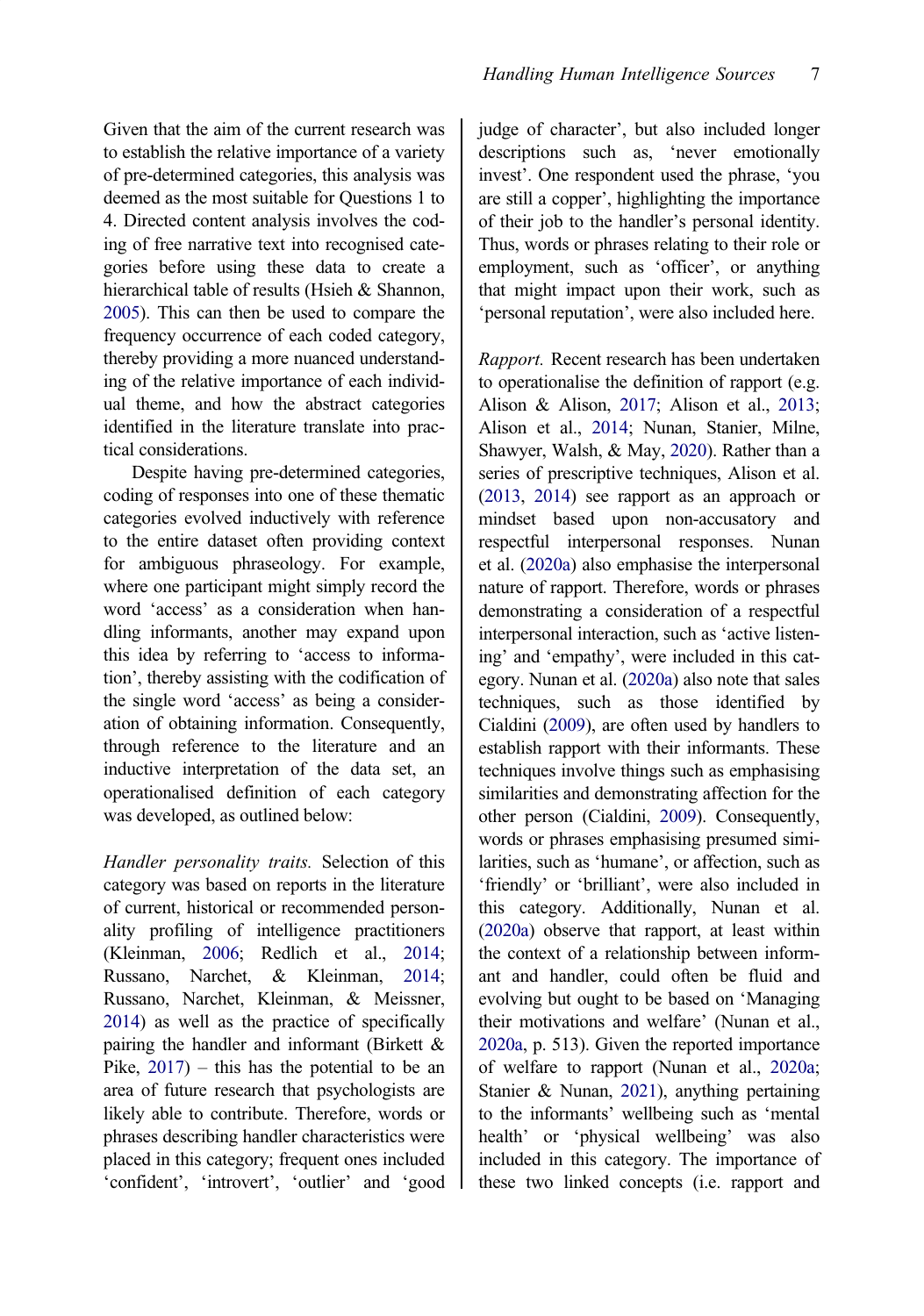<span id="page-8-0"></span>welfare) was demonstrated by the fact that both words frequently occurred throughout the dataset.

Informant motivation. Some previous observational studies have recorded the importance of understanding source motivation to practitioners (see Dabney & Tewksbury, [2016](#page-17-0); Hess & Amir, [2002\)](#page-18-0), and studies have been conducted in both the US and the UK examining the motives of a covert human source (Billingsley, [2001](#page-17-0); Miller, [2011](#page-18-0)). These studies identified a number of motivations, including leniency in the criminal justice system, financial reward, revenge or removing criminal competitors, and even moral or interpersonal motivations. Consequently, any word or phrase relating to one of these potential motives (e.g. 'greedy', 'vindictive' and 'concerned citizen') was included in this category. Perhaps unsurprisingly, given the findings of previous observational studies, there were a number of words or phrases simply expressing a direct concern for understanding informant motivation, such as 'understanding the CHIS – motivation', or, more simply, 'motive, motive, motive!'; these too were included in this category.

Gaining co-operation. Gaining co-operation has often been studied in a forensic context in terms of forensic interviewing and is often associated to either information elicitation or rapport, or both (see, e.g., Alison et al., [2013](#page-16-0)). However, an informant is not simply an interviewee with passive access to information; rather, they are an active participant in the gathering and disclosure of target information (Billingsley, [2009](#page-17-0); Home Office, [2018;](#page-18-0) Kleinman, [2006;](#page-18-0) Schirman, [2014;](#page-19-0) Storm et al., [2015;](#page-19-0) Yousef & Brackin, [2010](#page-19-0)). Therefore, gaining the co-operation of an active human source is not simply about accessing information that is already in their possession, but is more concerned with tasking them to obtain that information in the first place (Schirman, [2014\)](#page-19-0). Despite being seen as an important part

of the source-handling process, this is an under-studied area of research, leaving practitioners to rely on intuition and the experience of their predecessors to try to recruit and gain the co-operation of a potential human source (Dabney & Tewksbury, [2016\)](#page-17-0). Given the emphasis of tasking contained within the definition of a CHIS (Home Office, [2018](#page-18-0)), any words relating to the tasking of an informant, such as 'direction and tasking', or techniques used to persuade an informant to cooperate with law enforcement, such as 'make them think you like them', were included in this category. Additionally, any words or phrases relating to concepts that might facilitate or ensure the success of informant tasking were included in this category (i.e. 'CHIS safety', 'protection', 'tradecraft' and 'covert methodology'). A further sub-category of phrases included in this category pertain to risk, namely the risk from a non-cooperative informant. This is exemplified by phrases such as 'ensure compliant' and 'who's running who?' and includes words that might impact upon their compliance, such as those describing the informant as 'sneaky', 'unpredictable' or a 'manipulator'.

Obtaining information. Information elicitation, including how it is done and how it can be improved, has perhaps received the most attention from academic research seeking to inform HUMINT practice (see Brandon, [2014](#page-17-0); Nunan et al., [2020b](#page-18-0), [2020c](#page-18-0); Vrij & Granhag, [2014\)](#page-19-0), and the requirement to obtain information is encapsulated in the definition of a CHIS (Home Office, [2018](#page-18-0)). Consequently, any words or phrases mentioning 'intelligence' or 'information' were included in this category, including words relating to 'access' to information or the 'dissemination' of information, as well as those referring to the 'value' or 'reliability' of information. Synonyms describing the informant's role as an intelligence gatherer, such as 'agent', were also included in this category, as were descriptions that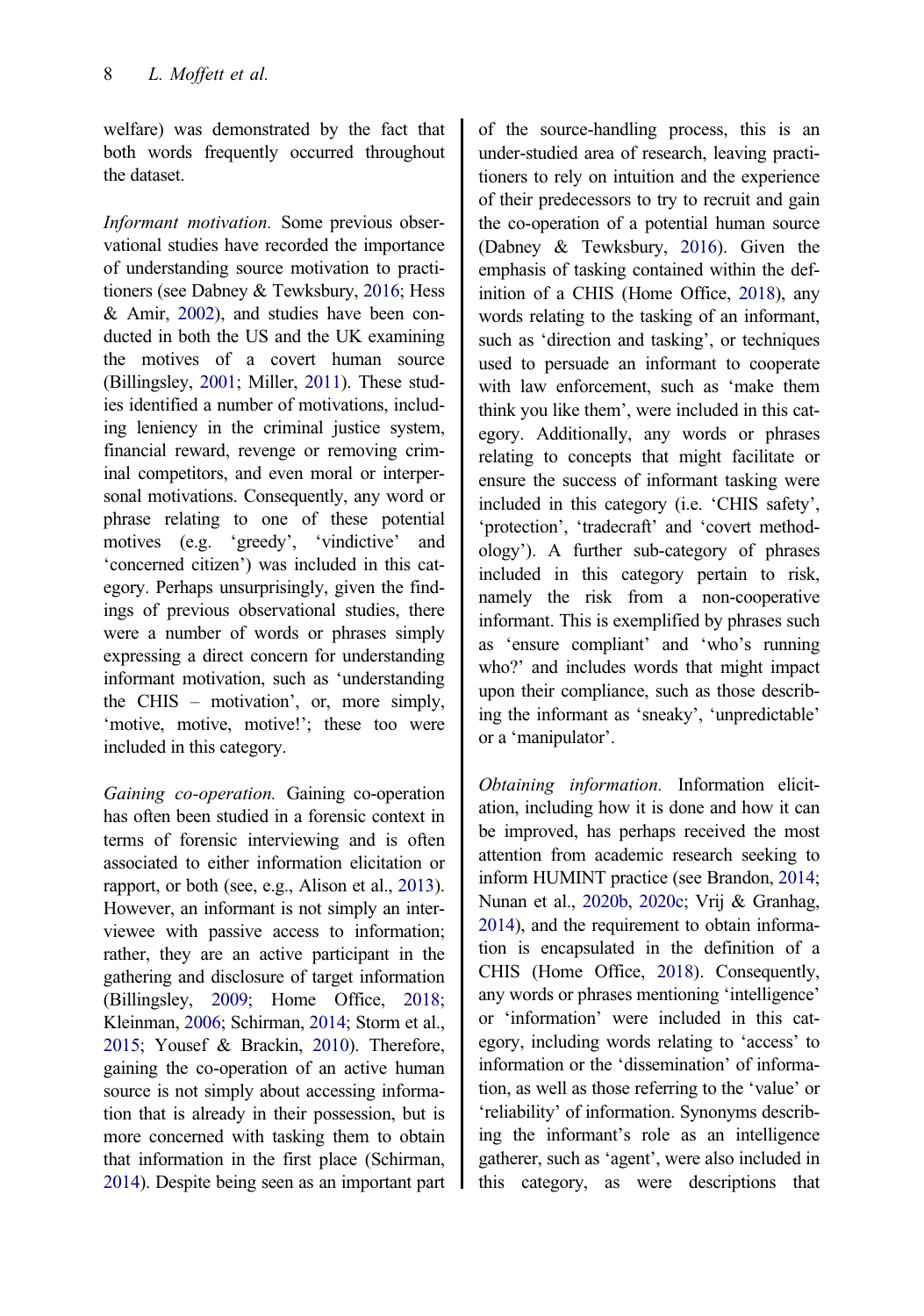<span id="page-9-0"></span>emphasised the handler's function as a gatherer of information, such as 'debriefer'.

Detecting deception. Deception is described as 'A successful or unsuccessful deliberate attempt, without forewarning, to create in another a belief which the communicator con-siders to be untrue' (Vrij, [2008,](#page-19-0) p. 15). Consequently, any word or phrase placing an emphasis on 'truth' or 'lies' was included in this category. However, perhaps in response to the report provided by the Secretary of State (Secretary of State for Foreign and Commonwealth Affairs, [2005](#page-19-0)) and its emphasis on validating intelligenc, there were a number of words or phrases that mentioned 'validation', 'evaluation' or 'corroboration', which were also included in this category. A number of participants also questioned the integrity of their informants, with several asking, 'can they be trusted?' or 'are they just telling you what you want to hear?'. Such phrases clearly represented a consideration of deception and the handler's requirement to detect it; therefore, they too were included in this category.

#### Descriptive statistical analysis

Responses to Questions 5 and 6 were analysed using descriptive data. Specifically, in relation to Question 5, where participants were asked to rate the relative importance of each thematic category along a continuous visual analogue scale, mean scores and standard deviations were obtained, whilst frequency data were obtained to identify which thematic category participants believed required further research (Question 6). The categories were then ranked accordingly. The frequency data obtained following directed content analysis were also subjected to descriptive data analysis, to provide a percentage of how many words or phrases used related to each thematic category.

# Thematic content analysis

Question 10 was far less directed than others and allowed participants to reflect on the topic of the questionnaire. Consequently, the responses to this question were subjected to thematic content analysis (Braun & Clarke, [2006;](#page-17-0) Wilkinson, [2009\)](#page-19-0). Specifically, each clause was analysed for an occurrence of a new thematic category not previously considered as part of the directed content analysis. It was envisaged that this form of analysis would permit an expansion of the research area if responses indicated it was necessary.

# Results

# Directed content analysis

Analysis of Questions 1–4 (word association and main considerations) involved the categorisation of each word or phrase into one of the pre-determined thematic categories where it was perceived to represent a consideration of that category. This process resulted in frequency data for each pre-determined category, which were then subjected to descriptive data analysis. Results found that words or phrases relating to gaining co-operation were referenced most frequently, with 41.90% of all words used being in this category. Words relating to handler personality occurred with the least amount of frequency, with only 2.97% of all words used being in this category. The total and average number of words or phrases referenced for each category across questions subjected to directed content analysis can be found in [Table 1.](#page-10-0)

# Descriptive statistical analysis

Descriptive data analysis conducted on responses to Question 5 (relative importance of each category) found that all categories received an average score above the midpoint  $(\text{range} = 7.21 - 9.08)$ , with detecting deception receiving the highest score. All scores (with SDs) are outlined in [Table 2.](#page-10-0)

Descriptive data were also used to analyse responses to Question 6 (which category requires more research). Again, the thematic category detecting deception was ranked highest by 42.42% of participants. Of note, all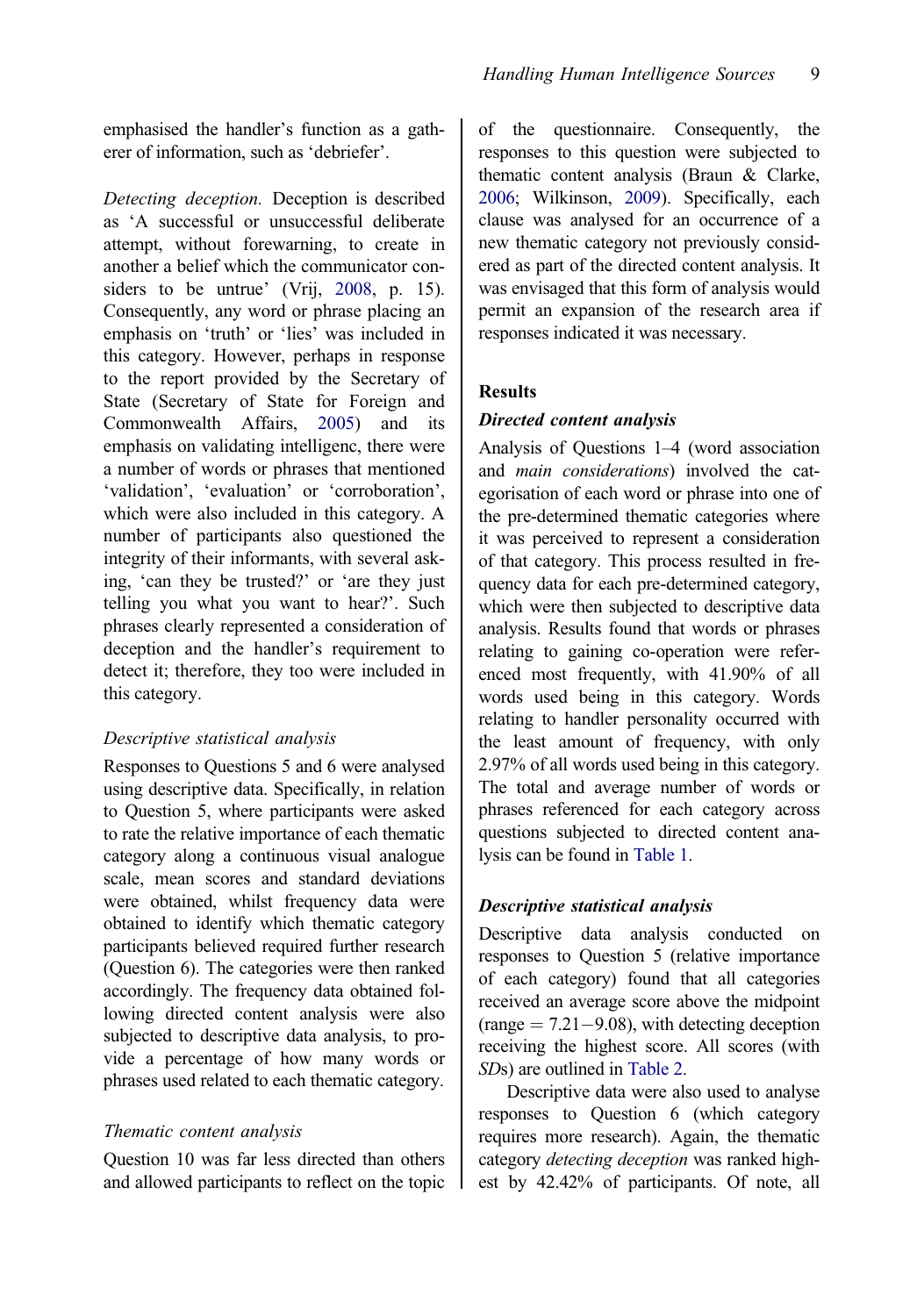|                                    | Words    |                              |             |  |
|------------------------------------|----------|------------------------------|-------------|--|
| Thematic area                      | Total(N) | Average per<br>respondent(N) | $Total(\%)$ |  |
| Gaining informant cooperation      | 564      | 16.59                        | 41.90       |  |
| Obtaining information              | 279      | 8.20                         | 20.73       |  |
| Rapport building                   | 231      | 6.79                         | 17.16       |  |
| Detecting informant deception      | 129      | 3.79                         | 9.58        |  |
| Understanding informant motivation | 103      | 3.03                         | 7.65        |  |
| Handler personality traits         | 40       | 1.18                         | 2.97        |  |

<span id="page-10-0"></span>Table 1. Total and average number of words or phrases referenced for each thematic category across questions subjected to directed content analysis.

Note: Themes have been listed in descending order; the most popular category is at the top.

Table 2. The average rated importance of individual thematic areas affecting informant handling.

| Thematic area                      |      | Score $(0-10)$ |
|------------------------------------|------|----------------|
|                                    | M    | SD             |
| Detecting informant deception      | 9.08 | 1.93           |
| Understanding informant motivation | 8.67 | 1.60           |
| Rapport building                   | 8.66 | 0.99           |
| Gaining informant cooperation      | 8.51 | 1.93           |
| Obtaining information              | 8.22 | 2.37           |
| Handler personality traits         | 7.21 | 2.02           |

Note: Themes have been listed in descending order with the highest rated (most important) thematic area shown at the top.

participants selected a category extrapolated from the extant research, with none of them selecting the *other* option. Full results are shown in [Table 3;](#page-11-0) one participant chose not to make a selection, so the results shown are from the 33 participants who answered this question.

# Thematic content analysis

The final question, which allowed participants to add any further comments or to elaborate on their previous answers, was subjected to thematic content analysis (Braun & Clarke, [2006;](#page-17-0) Wilkinson, [2009](#page-19-0)). The main objective was to identify any new thematic areas that had not been extrapolated from the literature review or explored as part of previous analyses. In total, 18 participants left a comment to the final question. Four new themes emerged as part of this process: (a) the importance of informants; (b) matching informants and handler; (c) training and support, and (d) interconnectivity of thematic categories.

# The importance of informants

A number of participants identified the importance of informants, with one participant stating that 'CHIS is a vital element in any conflict whether a battle against a foreign power or an organised crime group' (#3), whilst another commented that informants were 'integral and vital to good policing' (#13). The same respondent (#13) continued to identify what they believed made a good informant so unique: 'No-one can get to the root of a problem quicker than someone who is linked in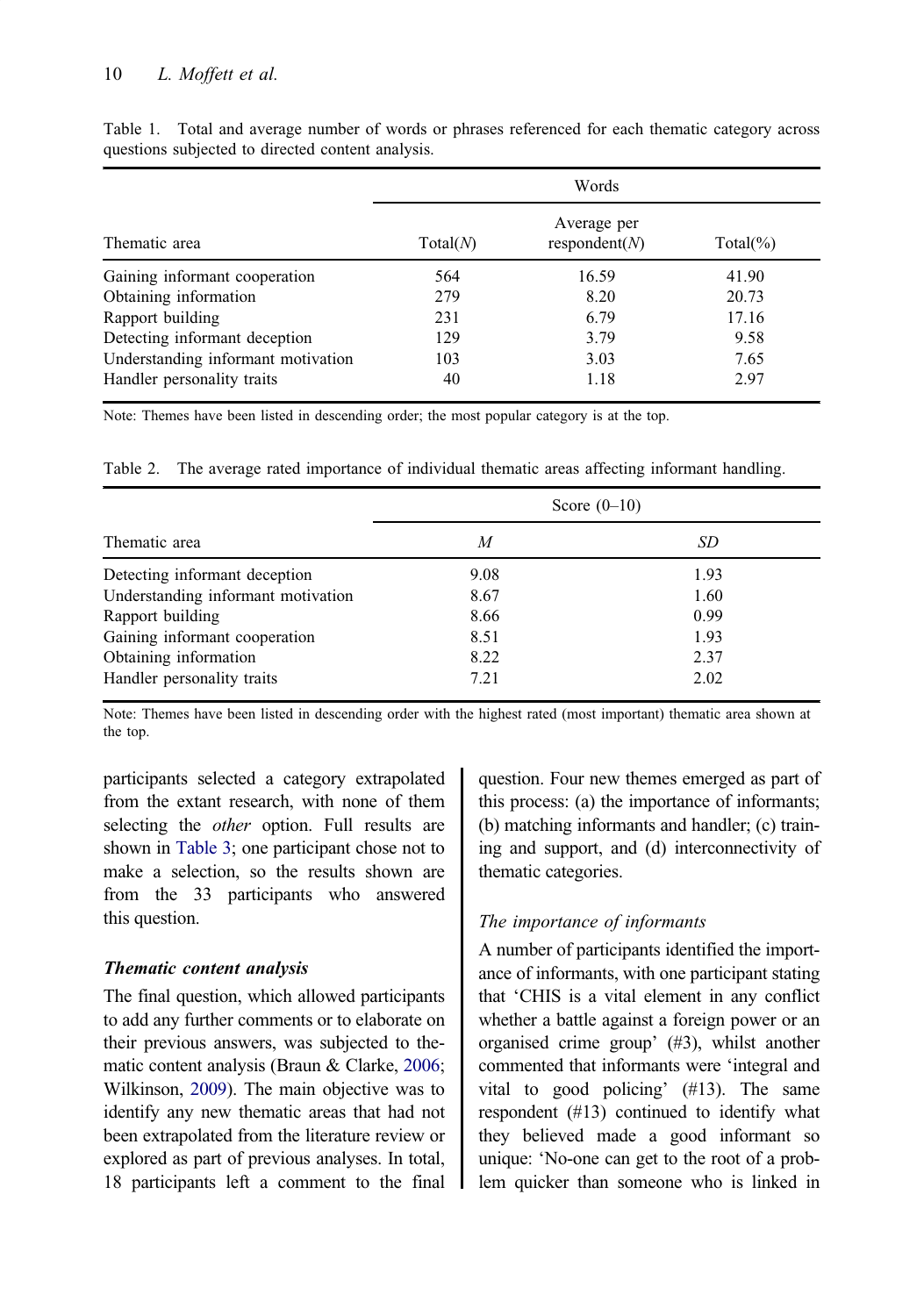| Thematic area                      | Frequency | $\%$  |
|------------------------------------|-----------|-------|
| Detecting informant deception      | 14        | 42.42 |
| Understanding informant motivation |           | 21.21 |
| Handler personality traits         |           | 15.15 |
| Gaining informant cooperation      | 4         | 12.12 |
| Rapport building                   |           | 6.06  |
| Obtaining information              |           | 3.03  |
| Other                              | 0         | 0     |

<span id="page-11-0"></span>Table 3. Frequency data showing how often each thematic area was selected as requiring more scientific or psychological research to improve working practices.

Note: Themes have been listed in descending order with the highest rated (most important) thematic area shown at the top.

with the community or a certain demographic', before summarising, ' . . . they are an invaluable resource' (#13). Another participant expanded this theme, observing that informants and their handling are undervalued, blaming this on 'populist politics and a desire to give the public a visible police presence which, whilst reassuring, has little genuine impact' (#33).

#### Matching informants and handler

One participant noted that whilst the survey asked about handler personality traits, 'the personality of the CHIS is also critical' (#6). Where similar views were expressed, participants often linked these back to the importance of handler personality traits, or advice on how best to handle an informant such as treating them with 'empathy and showing interest in their own personal everyday life' (#31) or 'be open, honest and professional from the outset' (#9). Another participant advocated matching the handler to the informant, observing that 'often the wrong handlers are put with the wrong CHIS' (#2), whilst another believed that successful informant handling 'needs a more psychological approach by the handler' (#6).

# Training and support

The need for a 'psychological approach' was also identified by participants who commented on their training. They noted that during their training there was often an emphasis on the

practical elements of informant handling such as 'tradecraft' and 'writing the subsequent report' (#12) rather than psychological skills, such as establishing the kind of rapport that is 'built-up over the period that you handle a CHIS' (#9), or detecting deception. As well as commenting on their training, participants also observed that once in their role, they often felt insufficiently supported. One participant commented that the handler's role 'is rarely understood by senior ranks' and went on to note that there 'is little or no recognition of the stressful working conditions and the impact on family life' (#33). The theme of 'stress' was repeated by other participants, with one commenting that the 'potential dangers are very real' (#27), whilst others advocated for 'periodic counselling/psychological debrief for handlers' (#23) or 'more psychological support of persons undertaking the role' (#14).

# Inter-connectivity of thematic categories

It was especially noteworthy that many of those who responded to the final question used this opportunity to re-emphasise the importance of the thematic categories identified from the literature, with one participant noting that 'you asked which was the foremost consideration relating to a CHIS. The true answer should have been "all of the above"' (#30). However, what became evident from the responses to the final question was the inter-connectivity of the thematic categories. For example, one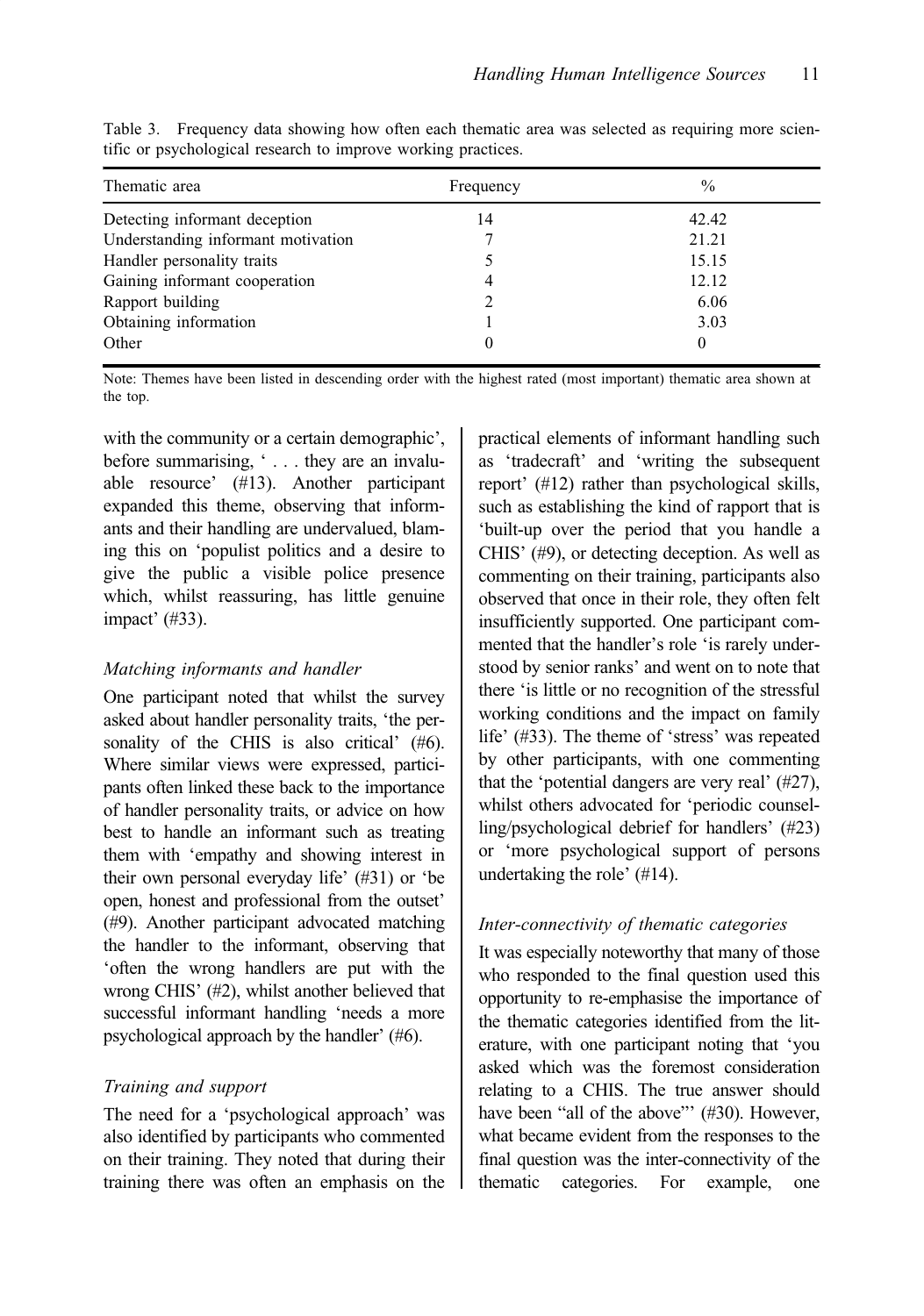participant observed that 'recruiting and handling of CHIS is a difficult task requiring special skills' (#3), before noting that an important element in achieving this is human intuition. The same participant expands on this by explaining 'I knew when they were lying but I didn't know why I knew' (#3). This answer tends to indicate that handler personality traits – or 'human intuition' – can be a key contributor to both gaining co-operation and detecting deception. Another added support to the belief that personality traits were vital in gaining cooperation, stating that informants 'would not exist without their initial successful recruitment', noting that 'chance and circumstances will always play a part in this process [but] it cannot be denied that some handlers are more successful than others. Why is this?' (#10). Another highlighted the importance of understanding informant motivation to gaining cooperation, observing that 'if you don't understand the motivation you don't have a CHIS' (#5). Another respondent linked an understanding of motivation to detecting deception, stating that 'understanding motivation for providing information [is] of paramount important [sic] to gauge [whether] info provided is real and true' (#27). There would also appear to be conflict between some of the thematic categories, with some handlers perhaps having to balance competing requirements. Of particular concern seemed to be the difficulty of maintaining rapport whilst managing other obligations. For example, one respondent commented on the requirement for handlers 'to complete effective dynamic risk assessments . . . whilst retaining rapport' (#16). Another made a similar observation, stating that 'detecting deceit is a key skill which needs to be achieved without the aid of polygraphs as that destroys any trust [and] rapport that has been built over the length of the relationship' (#12).

# Discussion

Despite an increasing interest in HUMINT over the last two decades, there is a dearth of research that has examined the domestic situation within the UK. Previous studies seeking the views of dedicated informant handlers have tended to emphasise the importance of a single concept in isolation, such as rapport (Birkett & Pike, [2017;](#page-17-0) Nunan et al., [2020a\)](#page-18-0) or information elicitation (Nunan et al., [2020b\)](#page-18-0). The current study was able to utilise previous research to focus upon the specific legal and operational situation within the UK and to seek a broader range of practitioner perceptions.

# Thematic categories: importance and interconnectivity

The current study identified six thematic categories that previous researchers have noted as being important considerations to HUMINT practitioners. Our results provide support for the importance of these categories. When asked to rate the importance of each one on a continuous scale, the average score for each category was well above the mid-point. Thematic content analysis of the final question validated this finding, with several participants re-affirming the importance of one or more of the thematic categories identified. This finding provides researchers with a clear framework for future research seeking to develop an applicable evidence-base for informant handlers in the UK (and perhaps wider afield).

However, the thematic content analysis of the final question provides a strong indication that participants struggled to identify a single category as being the most important because they are, in fact, all inter-dependent. Participants indicated that handler personality and understanding informant motivations were both crucial when trying to gain the cooperation of the informant, or detect deceit. Participants also highlighted potential conflict between different categories, due to handlers having to maintain rapport and obtain information whilst simultaneously attempting to assess risk and detect deception.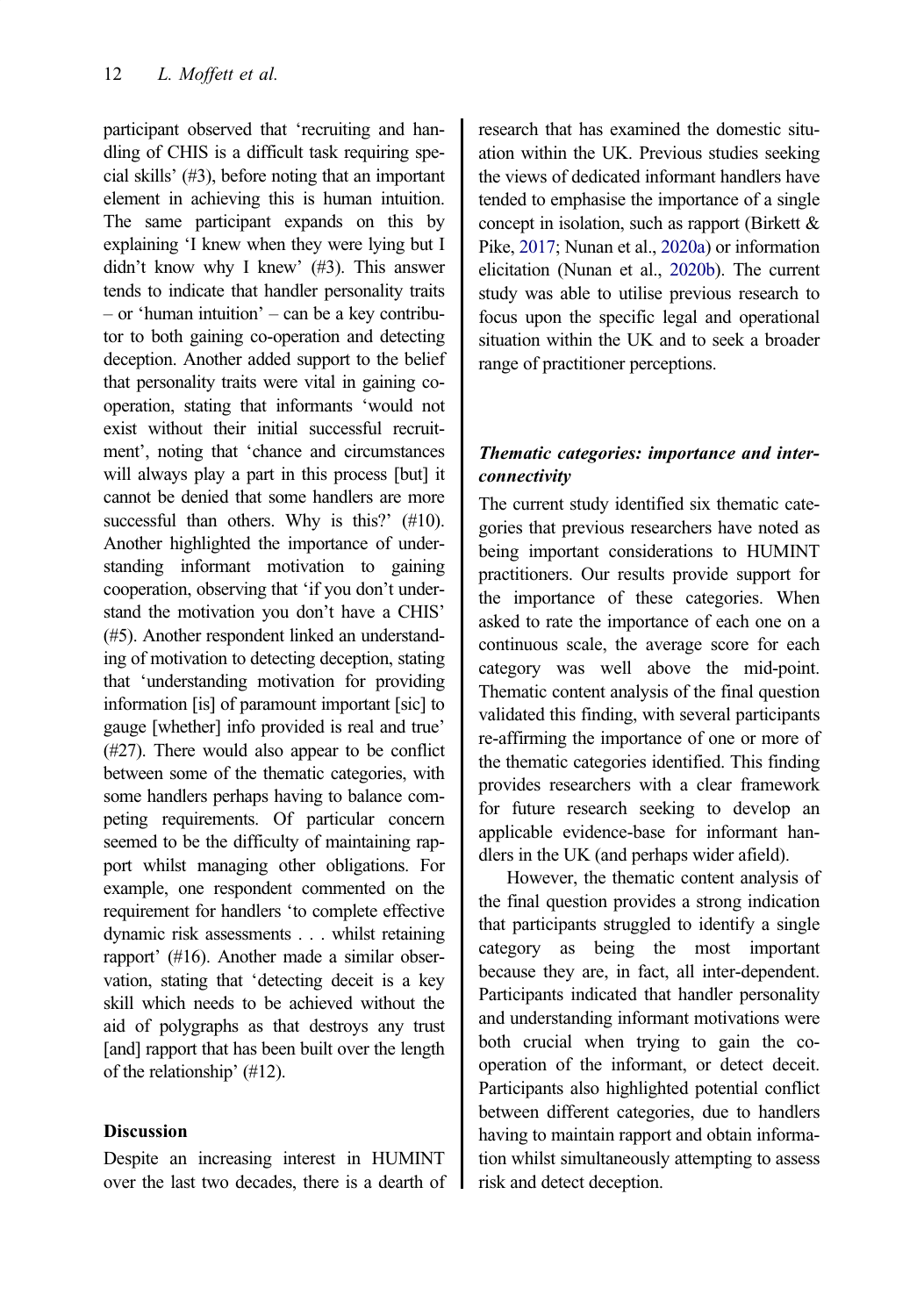# Detecting deception and gaining co-operation

When presented with pre-determined categories, practitioners selected detecting deception as both the most important consideration and the one requiring further research. However, directed content analysis found that most words or phrases provided in response to the word association prompts and the free text response related to the concept of gaining cooperation. There are various possible explanations for this discrepancy. One could be that participants were expressing a difference between strategic and tactical considerations. The word association questions were specifically designed to prompt recollections of actual informant meetings involving handlers and informants, whereas a question asking about future research in particular is likely to elicit a more strategic consideration of the issues affecting informant management. Consequently, it could be argued that the tactical considerations that most occupy a handler during a meeting, such as gaining co-operation and obtaining information, are very different from those that perhaps occupy their thoughts pre- and post- meeting such as detecting deceit and understanding informant motivation.

However, a further explanation is perhaps related to the concept of deceit. Detecting deception research, including that aimed at assisting HUMINT practitioners, has generally focused on identifying a misrepresentation of fact, often pertaining to the specific actions of the interviewee themselves (for a review see Vrij & Granhag, [2014](#page-19-0)). It was this concept of deceit that informed the categorisation of words or phrases subjected to directed content analysis, and undoubtedly this form of deception is of concern to practitioners, as almost 10% of all words or phrases recorded related to this category. However, content analysis identified another form of possible deception – namely, deceptive intent. This is exemplified by phrases such as 'who's running who?', references to 'danger' and 'risk' and descriptions of informants as being 'sneaky' and

'unpredictable'. Given their association to informant compliance, these words and phrases were categorised as considerations of gaining co-operation; however, they could also be interpreted as considerations of deceptive intent. An example of a human source with deceptive intent is provided by Hassan Yousef (Schirman, [2014](#page-19-0); Yousef & Brackin, [2010](#page-19-0)). Yousef, a human source who reported on the activities of Hamas to the Israeli domestic intelligence agency, Shin Bet, states that the reason he originally began meeting with his handlers was to identify opportunities to murder them. In these circumstances, Yousef is not providing false information or actively lying to his handlers, but he is misrepresenting his intentions, posing as a co-operative source when he in fact harboured malicious intent. As one of our participants commented in the final question, even if such situations are relatively rare, 'the potential dangers are very real' (#27).

This is further evidence of the inter-connectivity between the identified categories. Interpreted this way, there is no discrepancy between participants' desire for more research into detecting deception and the dominance of words associated to gaining co-operation in the free text responses. They represent the same thing: a requirement to take a potentially hostile source, such as Youssef, and turn them into a co-operative one. When interpreting deception as including malicious intent, the threat posed by a deceptive source would explain why practitioners rate detecting deception as the most important thematic consideration, and why they desire more research on the subject.

#### Evidence-based versus craft policing

The UK's College of Policing is committed to promoting evidence-based policing (College of Policing, 2020). The College's concept of evidence is a broad one, with the aim of incorporating the 'best available' (College of Policing, 2020) evidence into practice. Whilst this phraseology strikes a pragmatic tone, it is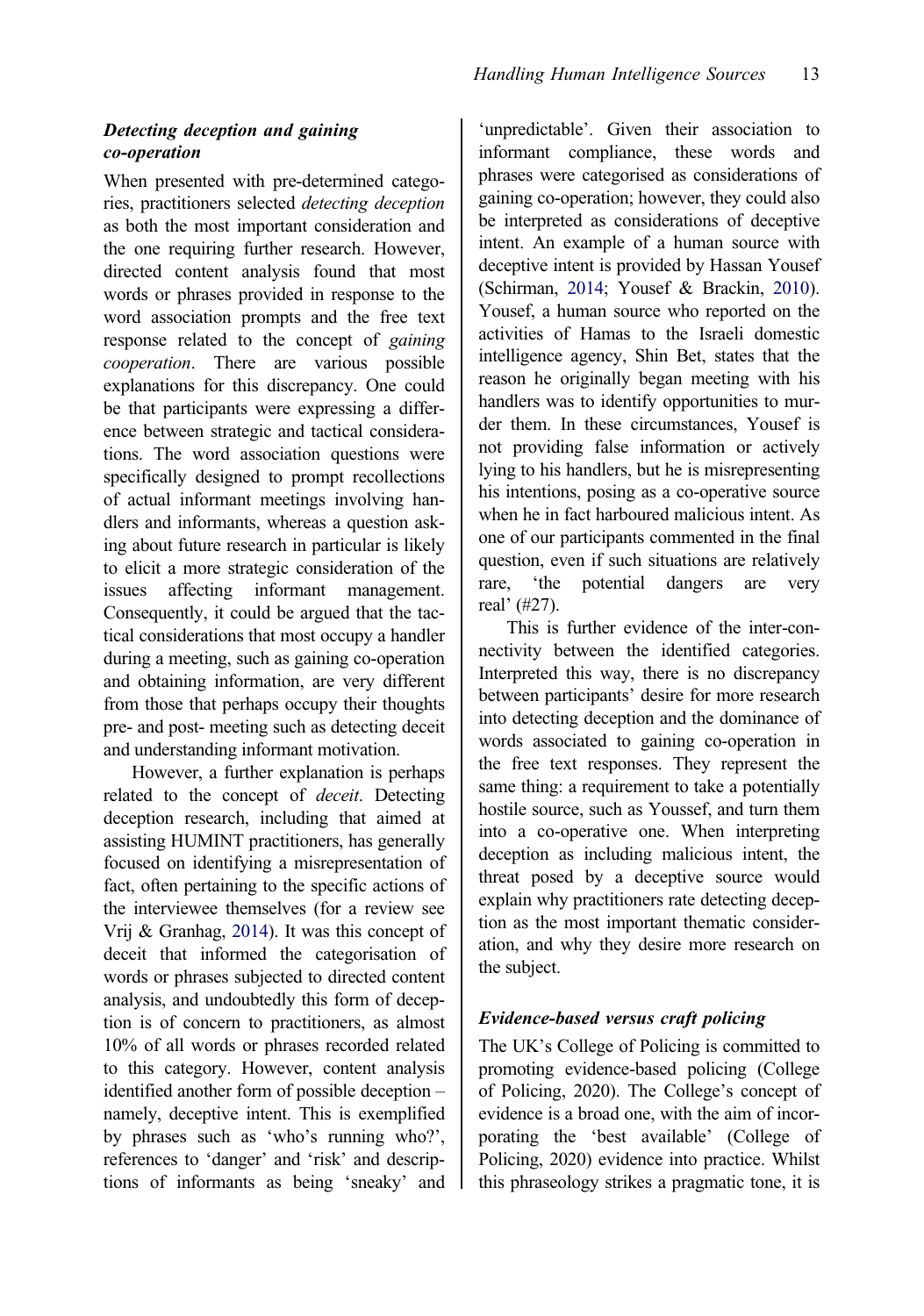<span id="page-14-0"></span>clear that the best available evidence should still be based on empirical research (College of Policing, [2020;](#page-17-0) Heaton & Tong, [2015;](#page-17-0) Sherman, [2013](#page-19-0)). However, as exemplified by references to human intuition (#3), and the observation that 'some handlers are more successful than others' (#10), informant handling as a specialisation could be seen as a craft. Fleming and Rhodes [\(2017](#page-17-0)) observe that police officers often describe their profession in terms of a craft, which they define as 'practical beliefs and practices' or 'contextual knowledge' (pp. 9–10). This is often evidenced by officers relying on experience as a means of making judgements. This can be observed in our own sample where Participant #3 states: 'I knew when they were lying but I didn't know why I knew'.

There are limitations to relying on craft or experiential knowledge (Fleming & Rhodes, [2017\)](#page-17-0); as the quote above from our own sample exemplifies, relying on experience may lead to decisions based on feeling rather than logic (Dresser, [2019\)](#page-17-0). Additionally, maintaining a culture of craft knowledge is at odds with the impetus towards an evidence-based policing model (Dresser, [2019](#page-17-0)), and there is a risk that informant handlers relying on their experience to make decisions could come in to conflict with colleagues and senior leaders who are increasingly educated in the benefits of an evidence-based approach (Palmer et al., [2019;](#page-18-0) Sherman, [2013\)](#page-19-0). The drive towards evidencebased policing was partly prompted by a governmental desire for greater accountability from a public institution (Palmer et al., [2019;](#page-18-0) Sherman, [2013\)](#page-19-0), and it could be argued that the covert nature of informant handling has insulated it from the incursions of an evidencebased culture (Billingsley, [2009](#page-17-0)). However, the ongoing Undercover Policing Inquiry [\(2021\)](#page-19-0) demonstrates that once-covert policing crafts are coming under increasing public scrutiny, and it can be anticipated that there will be a growing expectation for senior leaders to legitimise their decisions on the grounds of an extant evidence-base (Sherman, [2013\)](#page-19-0).

Gathering information and intelligence is the formative phase in the UK's National Decision Model (The National Decision Model, [2014\)](#page-19-0), and informants are a critical source of intelligence (Association of Chief Police Officers, [2007](#page-17-0)). High-consequence operational and political decisions are made in response to HUMINT (Drogin, [2007](#page-17-0); Intelligence Science Board Study on Educing Information, [2006;](#page-18-0) Jervis, [2006;](#page-18-0) Secretary of State for Foreign and Commonwealth Affairs, [2005\)](#page-19-0), and senior decision-makers are unlikely to be comfortable basing such decisions on the individual craftsmanship of a particular handler. It is foreseeable, then, that the organisational desire for evidence-based practice will increasingly influence informant handling.

#### Strengths and limitations

As with all research, there are strengths and limitations. Whilst the total size of the population of UK-based informant handlers cannot be ascertained, a sample size of 34 participants provides a demonstrable increase from previous research, and is undoubtedly a strength of this study.

There are limitations to the sampling method employed. In particular, there is a risk that participants recruited as part of a snowball sample will be selected on the basis of sharing similar views and characteristics. To some degree this is perhaps unavoidable; after all, informant handlers have self-selected for a specialist role within law enforcement and are likely to share some characteristics (Billingsley, [2009;](#page-17-0) Henry et al., [2020](#page-18-0)). Furthermore, given the covert nature of informant handling it was essential that participant anonymity was guaranteed as far as possible. Clearly, participants were likely aware of colleagues who also completed the survey (i.e. whoever forwarded the survey to them); however, use of a snowball sample meant that participants' identities were protected from the experimenters. Consequently, this method of sampling was deemed most appropriate and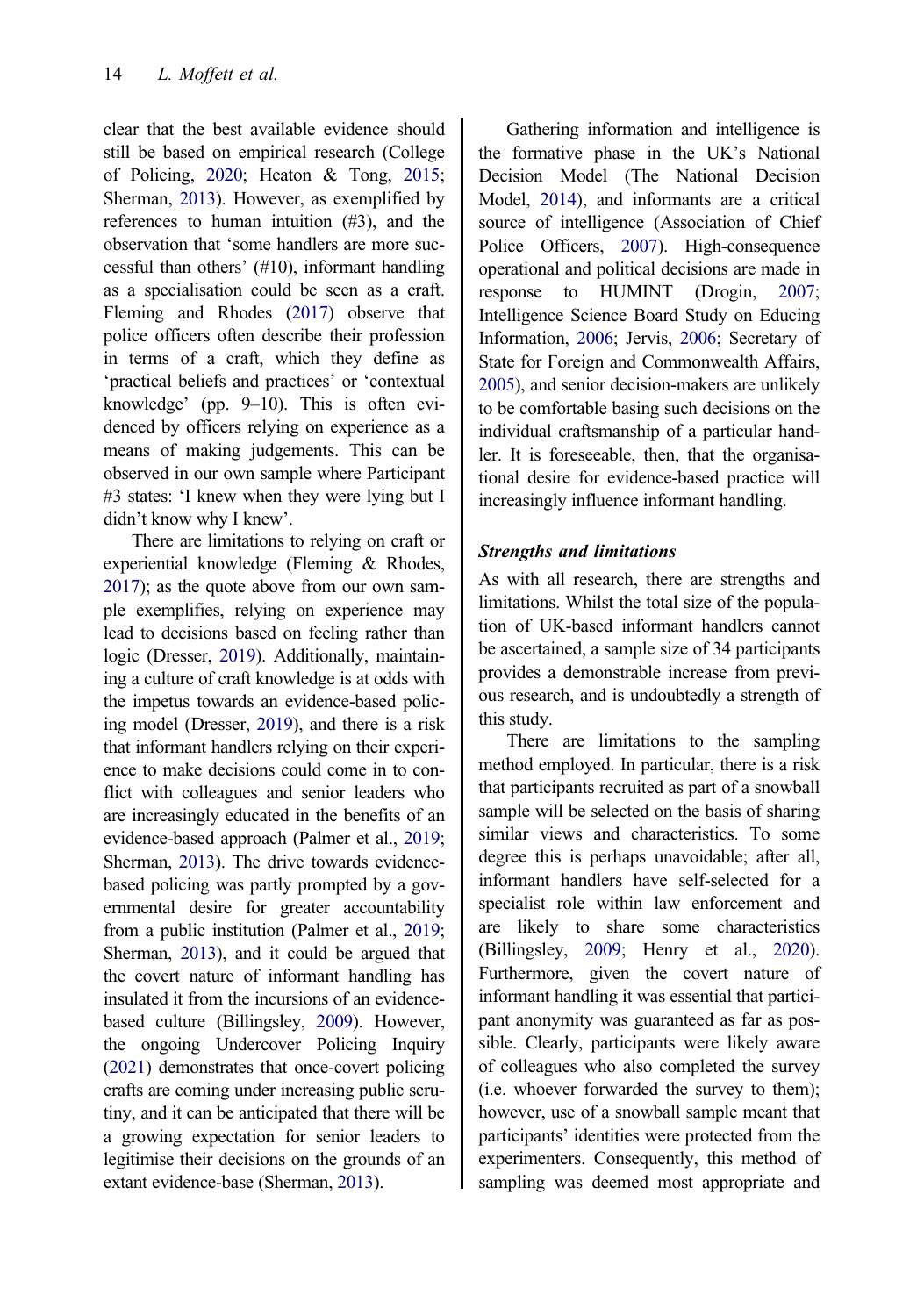<span id="page-15-0"></span>efficacious for the authors to gain access to a population that is necessarily covert.

Given that the study was conducted online, and identifying details were purposely excluded, it could be argued that not all the participants were qualified to respond; therefore stringent inclusion/exclusion criteria were employed, with partially completed surveys being excluded from the dataset. Additionally, our dataset provides some evidence that participants represented an experienced sample of informant handlers; only 14.71% of participants stated that they had five or fewer years' experience as an informant handler, and whilst only 18 participants opted to add any further comments in the final question, those that did either directly referenced their own experience as an informant handler or demonstrated reflectivity of their own practical experience.

A particular strength of this research is that it introduces something new to the extant literature base. This is the first study to re-conceptualise a human source as being either active or passive and being either incarcerated or in the community, and to recognise the unique situational and legislative dilemma of a UK informant. The aim of this study was to develop a framework of practitioner considerations that could be used to inform future research. Three previous studies have sought the views of UK informant handlers; however, this is the first to explore the relative importance of specified thematic categories. Researchers will be able to utilise the insights gained from this study to further explore these categories and their impact on informant handling.

### Implications for practice and future research

The six thematic categories presented to participants as part of this study were taken from the extant literature on HUMINT. As such, many of them, in particular obtaining information and detecting deception (Brandon, [2014;](#page-17-0) Vrij & Granhag, [2014](#page-19-0)), have been subjected to empirical research. However, much of the research conducted to date has focused on a single thematic category in isolation. Based upon findings from the current study, future research should be cognisant of the interconnectivity of the various thematic categories and examine ways to balance the competing demands that are placed on practitioners.

The current study also identified a concept of deception that has not previously been considered within the HUMINT literature – namely, deceptive or malicious intent. This form of deceit appears to be an overriding concern for practitioners, directly influencing the results of this study. Therefore, understanding this form of deception and providing practical tools that could be applied by informant handlers to detect it would be a potential area of future research.

Given the unique legislative and operational environment in the UK, as well as the inter-connectivity of potentially competing requirements (i.e. building rapport and detecting deception), the transferability of tools and techniques designed to assist police officers in other forensic situations, such as suspect or witness interviews, cannot be assumed. One particular participant provided an example of this when they said, 'Detecting deceit is a key skill which needs to be achieved without the aid of polygraphs as that destroys any trust and rapport' (#12). Polygraphs are already used as part of sex offender management (Gannon et al., [2012](#page-17-0); Grubin, [2010;](#page-17-0) Her Majesty's Government, [2020a, 2020b\)](#page-18-0), and it was announced in 2017 that informants engaged in counter-terrorism operations within the UK would also be subjected to polygraph examinations (Wilford, [2017\)](#page-19-0). However, it is clear from the findings of the current study that when considering informant handling at least, the assumption of transferability could be misleading.

What is clear, however, is that a bespoke evidence-base ought to be developed to inform and assist informant handlers who may be tempted to view their specialisation as a craft. Fleming and Rhodes ([2017\)](#page-17-0) lament the rigid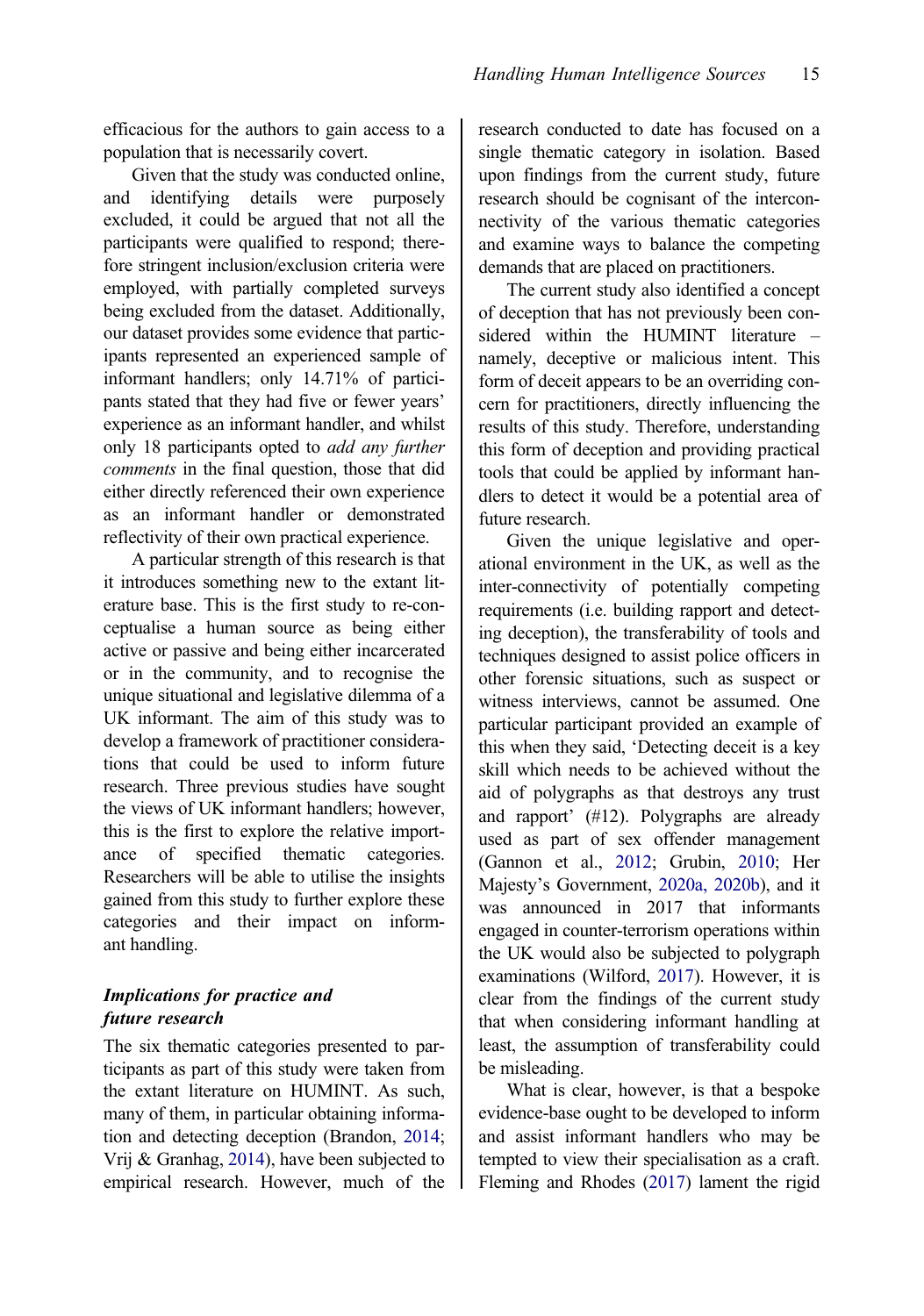<span id="page-16-0"></span>dichotomy of evidence-based versus craft policing, and encourage the incorporation of experiential knowledge into the development of an effective and acceptable research-base. It is hoped that the current study provides a framework for this to develop in the future.

#### Conclusion

By focusing on the specific legislative and operational environment of HUMINT practitioners in the UK, this study re-conceptualised informants as active sources of information who are most likely operating within their communities. The situational dilemma of an active community-based source and their handlers is likely to be very different from that of the incarcerated passive sources of information that have so far dominated the research area (Kleinman, 2006). What is clear from this study is that informant handlers in the UK are affected by the same practical considerations as their HUMINT counterparts in other jurisdictions; however, they are often required to balance the need to build rapport and obtain information against the risk of a deceptive informant harbouring malicious intent.

It is foreseeable that the trend towards evidence-based policing in the UK will influence informant handling in the future, with practitioners and senior decision-makers increasingly turning to the academic community for guidance, and results from this study provide a framework for future research. In particular, researchers should be cognisant of the interconnectivity of sometimes competing considerations and requirements. However, as one respondent commented: 'Any research into the CHIS arena is welcome' (#33).

# Acknowledgements

The authors would like to thank all the current and former informant handlers who participated in this research for their invaluable contribution and insight.

# Ethical standards

# Declaration of conflicts of interest

Lee Moffett has declared no conflicts of interest.

Gavin E. Oxburgh has declared no conflicts of interest.

Paul Dresser has declared no conflicts of interest.

Steven J. Watson has declared no conflicts of interest.

Fiona Gabbert has declared no conflicts of interest.

# Ethical approval

All procedures performed in studies involving human participants were in accordance with the ethical standards of Newcastle University and with the 1964 Helsinki declaration and its later amendments or comparable ethical standards.

# Informed consent

Informed consent was obtained from all individual participants included in the study.

# ORCID

Lee Moffett **h**ttp://orcid.org/0000-0002-7077-1009 Steven J. Watson **http://orcid.org/0000-**

0002-9042-2391

#### References

- Alison, L. J., Alison, E., Noone, G., Elntib, S., & Christiansen, P. P. [\(2013](#page-7-0)). Why tough tactics fail and rapport gets results: Observing rapport-based interpersonal techniques (ORBIT) to generate useful information from terrorists. Psychology, Public Policy, and Law, 19(4), 411–431. [https://doi.org/10.](https://doi.org/10.1037/a0034564) [1037/a0034564](https://doi.org/10.1037/a0034564)
- Alison, L., & Alison, E. [\(2017](#page-3-0)). Revenge versus rapport: Interrogation, terrorism and torture. American Psychologist, 72(3), 266–277. <https://doi.org/10.1037/amp0000064>
- Alison, L., Alison, E., Noone, G., Elntib, S., Waring, S., & Christiansen, P. [\(2014](#page-7-0)). The efficacy of rapport-based techniques for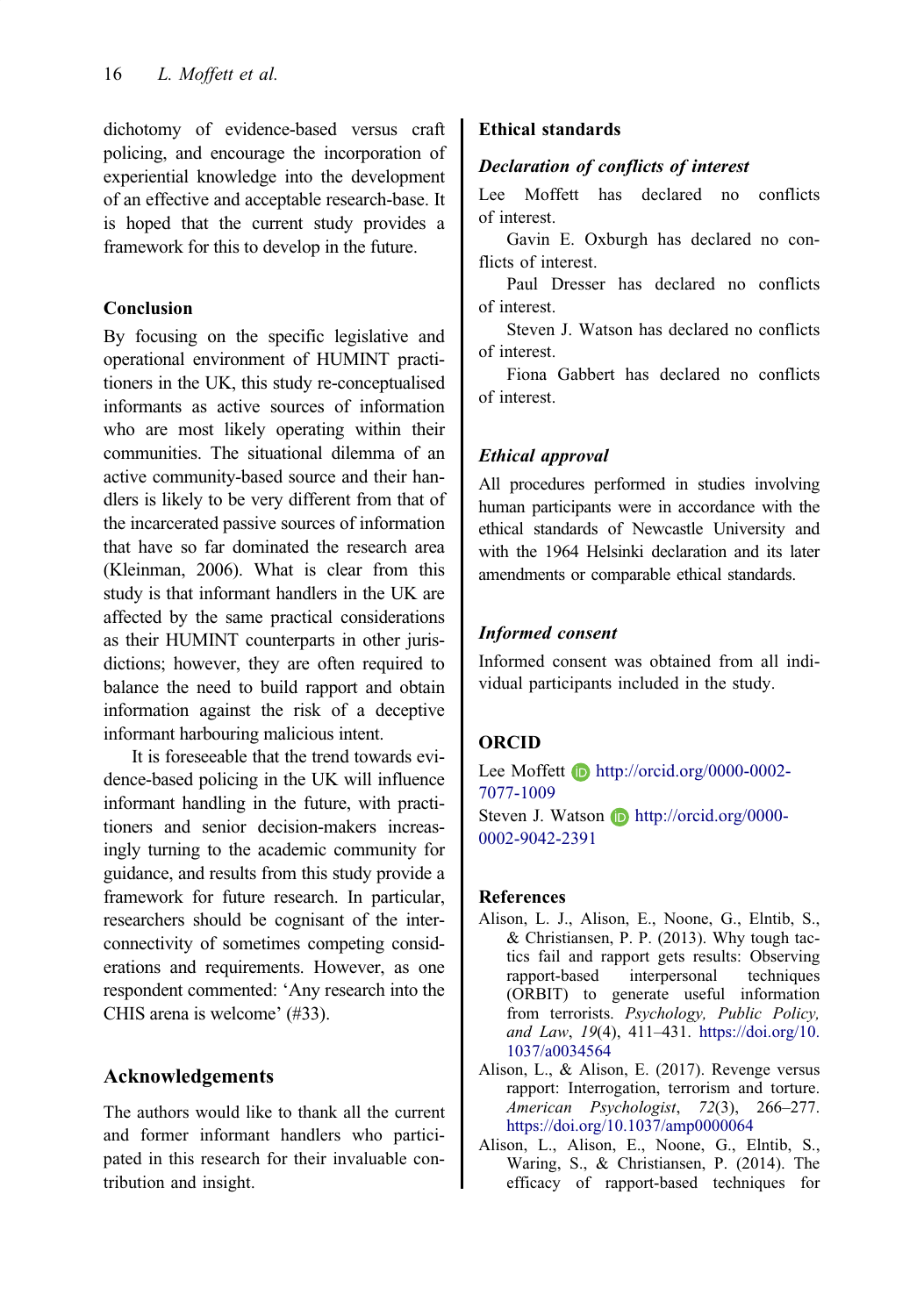<span id="page-17-0"></span>minimizing counter-interrogation tactics amongst a field sample of terrorists. Psychology. Public Policy and Law, 4(4), 1–10. <https://doi.org/10.1037/law0000021>

- Association of Chief Police Officers [\(2005](#page-2-0)). Guidance on the national intelligence model. National Centre for Policing Excellence.
- Association of Chief Police Officers [\(2007](#page-2-0)). Introduction to intelligence-led policing. National Centre for Policing Excellence.
- Billingsley, R. [\(2001](#page-5-0)). Informers' careers: Motivations and change. In R. Billingsley, T. Nemitz, & P. Bean (Eds.), Informers: Policing, policy, practice (pp. 81–97). Routledge.
- Billingsley, R. [\(2009](#page-1-0)). Covert human intelligence sources: The 'unlovely' face of policing. Waterside Press.
- Birkett, J., & Pike, G. ([2017\)](#page-2-0). Exploring rapport and communication methods between Covert Human Intelligence Sources (INFORMANTS) and INFORMANTS Handlers throughout a INFORMANTS lifecycle. National Crime Agency.
- Borum, R. [\(2006\)](#page-3-0). Approaching truth: Behavioural science lessons on educing information from human sources. In NDIC, Educing information interrogation: Science and art foundations for the future (pp. 17–43). Department of Defense.
- Brandon, S. E. [\(2014](#page-3-0)). Towards a science of interrogation. Applied Cognitive Psychology, 28(6), 945–946. [https://doi.org/10.1002/acp.](https://doi.org/10.1002/acp.3090) [3090](https://doi.org/10.1002/acp.3090)
- Braun, V., & Clarke, V. [\(2006](#page-9-0)). Using thematic analysis in psychology. Qualitative Research in Psychology, (2)3, 77–101. [https://doi.org/](https://doi.org/10.1191/1478088706qp063oa) [10.1191/1478088706qp063oa](https://doi.org/10.1191/1478088706qp063oa)
- Cialdini, R. B. [\(2009\)](#page-7-0). Influence: Science and practice (5th ed.). Pearson Education Inc.
- College of Policing ([2020,](#page-1-0) September 9). What is evidence-based policing? Retrieved from College of Policing: [https://whatworks.col](https://whatworks.college.police.uk/About/Pages/What-is-EBP.aspx#:<:text=The%20College%20of%20Policing%20has%20developed%20the%20following,to%20inform%20and%20challenge%20policies%2C%20practices%20and%20decisions)[lege.police.uk/About/Pages/What-is-EBP.asp](https://whatworks.college.police.uk/About/Pages/What-is-EBP.aspx#:<:text=The%20College%20of%20Policing%20has%20developed%20the%20following,to%20inform%20and%20challenge%20policies%2C%20practices%20and%20decisions)  $x\#:\sim:\text{text}=The\%20College\%20of\%20Polici$ [ng%20has%20developed%20the%20followi](https://whatworks.college.police.uk/About/Pages/What-is-EBP.aspx#:<:text=The%20College%20of%20Policing%20has%20developed%20the%20following,to%20inform%20and%20challenge%20policies%2C%20practices%20and%20decisions) [ng,to%20inform%20and%20challenge%20po](https://whatworks.college.police.uk/About/Pages/What-is-EBP.aspx#:<:text=The%20College%20of%20Policing%20has%20developed%20the%20following,to%20inform%20and%20challenge%20policies%2C%20practices%20and%20decisions) [licies%2C%20practices%20and%20decisions](https://whatworks.college.police.uk/About/Pages/What-is-EBP.aspx#:<:text=The%20College%20of%20Policing%20has%20developed%20the%20following,to%20inform%20and%20challenge%20policies%2C%20practices%20and%20decisions).
- Coulam, R. ([2006\)](#page-3-0). Approaches to interrogation in the struggle against terrorism: Considerations of cost and benefit. In NDIC, Educing information interrogation: Science and art foundations for the future (pp. 7–16). Department of Defense.
- Dabney, D. A., & Tewksbury, R. [\(2016](#page-5-0)). Speaking truth to power: Confidential informants and police investigations. University of California Press.
- Dixon, D. ([2009\)](#page-2-0). From criminal justice to control process: Interrogation in a changing context. In R. Bull, T. Valentine, & T. Williamson, Handbook of psychology of investigative interviewing: Current developments and future directions (pp. 91–109). John Wiley & Sons Ltd.
- Dresser, P. ([2019\)](#page-14-0). "Trust your instincts act!" PREVENT police officers' perspectives of counter-radicalisation reporting thresholds. Critical Studies on Terrorism, 12(4), 605–628. <https://doi.org/10.1080/17539153.2019.1595344>
- Drogin, B. [\(2007](#page-3-0)). Curveball spies, lies and the man behind them: The real reason America went to war in Iraq. Ebury Press.
- Evans, J. R., Meissner, C. A., Brandon, S. E., Russano, M. B., & Kleinman, S. M. [\(2010\)](#page-3-0). Criminal versus HUMINT interrogations: The importance of psychological science to improving interrogative practice. The Journal of Psychiatry & Law, 38(1–2), 215–249. <https://doi.org/10.1177/009318531003800110>
- Evans, J. R., Meissner, C. A., Ross, A. B., Houston, K. A., Russano, M. B., & Horgan, A. J. ([2013\)](#page-3-0). Obtaining guilty knowledge in human intellgence interrogations: Comparing accusatorial and information-gathering approches with a novel experimental paradigm. Journal of Applied Research in Memory and Cognition, (2)2, 83–88. [https://](https://doi.org/10.1016/j.jarmac.2013.03.002) [doi.org/10.1016/j.jarmac.2013.03.002](https://doi.org/10.1016/j.jarmac.2013.03.002)
- Fleming, J., & Rhodes, R. ([2017\)](#page-2-0). Can experience be evidence? Craft knowledge and evidence-based policing. Policy & Politics, 46(1), 3–26. [https://doi.org/10.1332/030557](https://doi.org/10.1332/030557317X14957211514333) [317X14957211514333](https://doi.org/10.1332/030557317X14957211514333)
- Gannon, T. A., Wood, J., Pina, A., Vasquez, E., & Fraser, I. [\(2012](#page-15-0)). The evaluation of the mandatory polygraph pilot. Ministry of Justice Research Series.
- Grubin, D. ([2010\)](#page-15-0). A trial of voluntary polygraph testing in 10 English probation areas. Sexual Abuse: A Journal of Research and Treatment, 22(3), 266–278. [https://doi.org/](https://doi.org/10.1177/1079063210369012) [10.1177/1079063210369012](https://doi.org/10.1177/1079063210369012)
- Hazlett, G. [\(2006\)](#page-3-0). Research on detection of deception: What we know vs what we think we know. In NDIC, Educing information interrogation: Science and art foundations for the future (pp. 45–62). Department of Defense.
- Heaton, R., & Tong, S. ([2015\)](#page-2-0). Evidence-based policing: From effectiveness to cost-effectiveness. Policing-an International Journal of Police Strategies & Management, 10(1), 60–70. Retrieved July 4, 2018, from [https://](https://academic.oup.com/policing/article/10/1/60/2362406) [academic.oup.com/policing/article/10/1/60/](https://academic.oup.com/policing/article/10/1/60/2362406) [2362406](https://academic.oup.com/policing/article/10/1/60/2362406)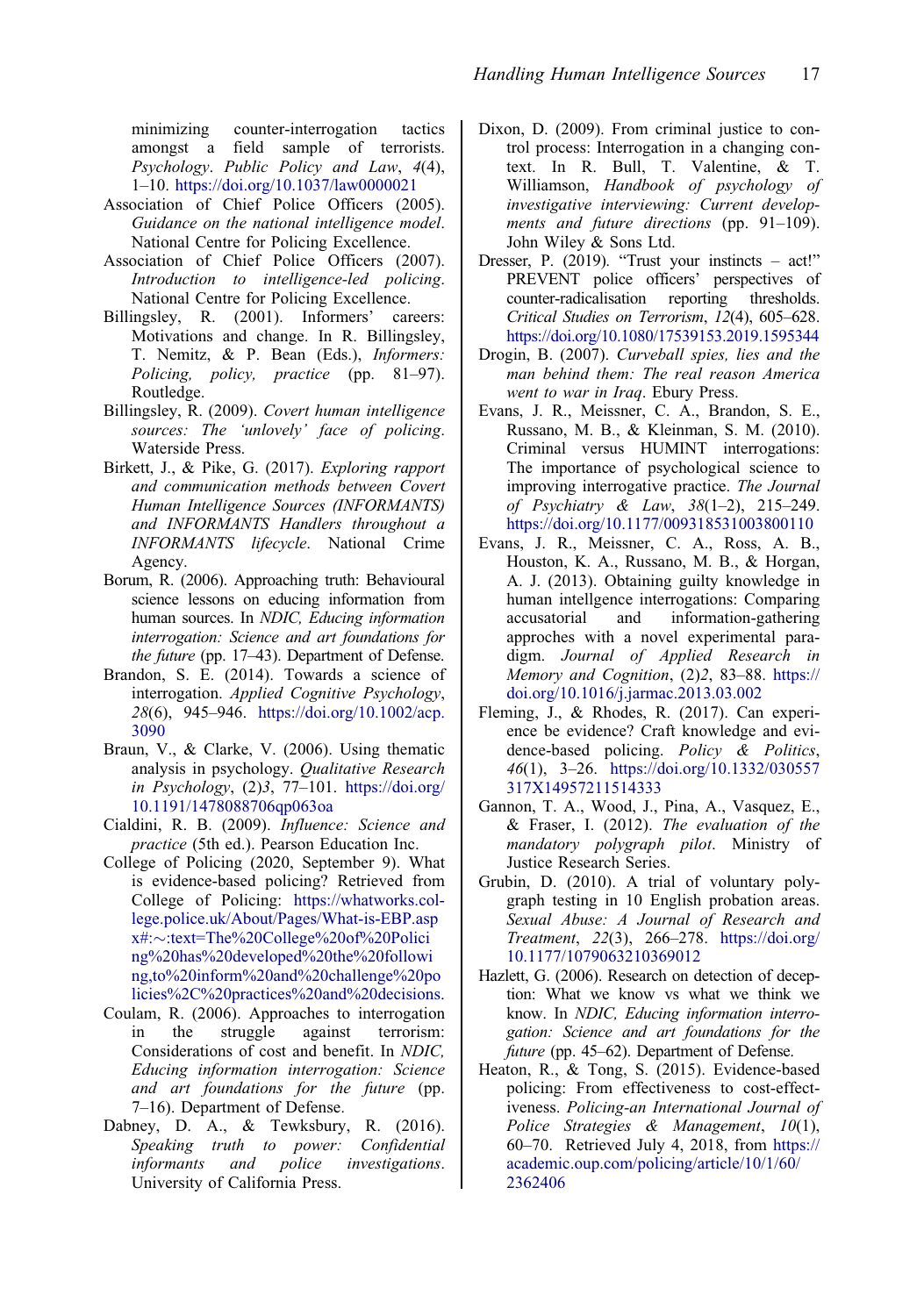- <span id="page-18-0"></span>Henry, P., Rajakaruna, N., Crous, C., & Buckley, J. [\(2020](#page-14-0)). Key attributes of an effective human source handler: Implications for handler selection and training. The Police Journal: Theory, Practice and Principles, 93(4), 290–309. [https://doi.org/10.1177/](https://doi.org/10.1177/0032258X19862589) [0032258X19862589](https://doi.org/10.1177/0032258X19862589)
- Her Majesty's Government ([2020a,](#page-15-0) November 27). Compulsory lie detector tests for serious sex offenders. Gov. UK, [https://www.gov.uk/](https://www.gov.uk/government/news/compulsary-lie-detector-tests-for-serious-sex-offenders) [government/news/compulsary-lie-detector](https://www.gov.uk/government/news/compulsary-lie-detector-tests-for-serious-sex-offenders)[tests-for-serious-sex-offenders](https://www.gov.uk/government/news/compulsary-lie-detector-tests-for-serious-sex-offenders)
- Her Majesty's Government (2020b, November 27). Mandatory polygraph tests factsheet. gov.uk: [https://www.gov.uk/government/pub](https://www.gov.uk/government/publications/domestic-abuse-bill-2020-factsheets/mandatory-polygraph-tests-factsheet)[lications/domestic-ab use-bill-2020-factsheets/](https://www.gov.uk/government/publications/domestic-abuse-bill-2020-factsheets/mandatory-polygraph-tests-factsheet) [mandatory-polygraph-tests-factsheet](https://www.gov.uk/government/publications/domestic-abuse-bill-2020-factsheets/mandatory-polygraph-tests-factsheet)
- Hess, A., & Amir, M. [\(2002](#page-5-0)). The program of criminal undercover agents sources in the drug trade. Substance Use & Misuse, 37(8–10), 997–1034. [https://doi.org/10.1081/](https://doi.org/10.1081/JA-120004163) [JA-120004163](https://doi.org/10.1081/JA-120004163)
- Home Office ([2018,](#page-3-0) August). Covert human intelligence sources: Revised code of practice. [http://GOV.UK:www.gov.uk/govern](http://GOV.UK:www.gov.uk/government/publications)[ment/publications](http://GOV.UK:www.gov.uk/government/publications)
- Home Office [\(2021](#page-1-0), January 11). Guidance: Covert Human Intelligence Sources Bill Factsheet (accessible version). Retrieved February 11, 2021, from Gov.UK: [https://](https://www.gov.uk/government/publications/covert-human-intelligence-sources-draft-code-of-practice/covert-human-intelligence-sources-bill-factsheet-accessible-version) [www.gov.uk/government/publications/covert](https://www.gov.uk/government/publications/covert-human-intelligence-sources-draft-code-of-practice/covert-human-intelligence-sources-bill-factsheet-accessible-version)[human-intelligence-sources-draft-code-of-pra](https://www.gov.uk/government/publications/covert-human-intelligence-sources-draft-code-of-practice/covert-human-intelligence-sources-bill-factsheet-accessible-version) [ctice/covert-human-intelligence-sources-bill](https://www.gov.uk/government/publications/covert-human-intelligence-sources-draft-code-of-practice/covert-human-intelligence-sources-bill-factsheet-accessible-version)[factsheet-accessible-version](https://www.gov.uk/government/publications/covert-human-intelligence-sources-draft-code-of-practice/covert-human-intelligence-sources-bill-factsheet-accessible-version)
- Hsieh, H.-F., & Shannon, S. E. [\(2005](#page-6-0)). Three approaches to qualitative content analysis. Qualitative Health Research, 15(9), 1277–1288. [https://doi.org/10.1177/10497323](https://doi.org/10.1177/1049732305276687) [05276687](https://doi.org/10.1177/1049732305276687)
- Intelligence Science Board Study on Educing Information ([2006\)](#page-3-0). Educing information interrogation: Science and art foundations for the future. National Defense Intelligence College.
- Jervis, R. [\(2006](#page-14-0)). Reports, politics, and intelligence failures: The case of Iraq. The Journal of Strategic Studies, 29(1), 3–52. [https://doi.](https://doi.org/10.1080/01402390600566282) [org/10.1080/01402390600566282](https://doi.org/10.1080/01402390600566282)
- Kleinman, S. M. ([2006\)](#page-3-0). KUBARK counterintelligence interrogation review: Observations of an interrogator. In NDIC, Educing information interrogation: Science and art foundations for the future (pp. 95–140). Department of Defense.
- Miller, J. M. [\(2011](#page-5-0)). Becoming an informant. Justice Quarterly, 28(2), 203–220. [https://](https://doi.org/10.1080/07418825.2010.506881) [doi.org/10.1080/07418825.2010.506881](https://doi.org/10.1080/07418825.2010.506881)
- Nunan, J., Stanier, I., Milne, R., Shawyer, A., & Walsh, D. [\(2020a](#page-1-0)). Eliciting human intelligence: police source handlers' perceptions and experiences of rapport during covert human intelligence sources (INFORMANTS) interactions. Psychiatry, Psychology and Law, 27(4), 511–527. [https://doi.org/10.1080/13218719.](https://doi.org/10.1080/13218719.2020.1734978) [2020.1734978](https://doi.org/10.1080/13218719.2020.1734978)
- Nunan, J., Stanier, I., Milne, R., Shawyer, A., & Walsh, D. ([2020b](#page-2-0)). Source Handler perceptions of the interviewing processes employed with informants. Journal of Policing, Intelligence and Counter Terrorism, 15(3), 244–262. <https://doi.org/10.1080/18335330.2020.1820069>
- Nunan, J., Stanier, I., Milne, R., Shawyer, A., & Walsh, D. ([2020c\)](#page-2-0). Source Handler telephone interactions with covert human. Applied Cognitive Psychology, 34(6), 1473–1484. <https://doi.org/10.1002/acp.3726>
- Nunan, J., Stanier, I., Milne, R., Shawyer, A., Walsh, D., & May, B. [\(2020](#page-2-0)). The impact of rapport on intelligence yield: Police source handler telephone interactions with covert human intelligence sources. Psychiatry, Psychology and Law, 1–19. [https://doi.org/](https://doi.org/10.1080/13218719.2020.1784807) [10.1080/13218719.2020.1784807](https://doi.org/10.1080/13218719.2020.1784807)
- Otis, P. ([2006\)](#page-3-0). Educing information: The right initiative at the right time by the right people. In NDIC, Educing information interrogation: Science and art foundations for the future (pp. xv-xx). Department of Defense.
- Palmer, I., Kirby, S., & Coleman, R. ([2019\)](#page-14-0). Assessing the appetite for evidence based policing: A UK based study. International Journal of Police Science & Management, 21(2), 91–100. [https://doi.org/10.1177/](https://doi.org/10.1177/1461355719838930) [1461355719838930](https://doi.org/10.1177/1461355719838930)
- Pearse, J. [\(2009](#page-2-0)). The investigation of terrorist offences in the United Kingdom: The context and climate for interviewing officers. In R. Bull, T. Valentine, & T. Williamson (Eds.), Handbook of psychology of investigative interviewing: Current developments and future directions (pp. 69–90). John Wiley & Sons.
- Ratcliffe, J. H. ([2002\)](#page-2-0). Intelligence-led policing and the problems of turning rhetoric into practice. Policing and Society, 12(1), 53–66. <https://doi.org/10.1080/10439460290006673>
- Redlich, A. D., Kelly, C. E., & Miller, J. C. ([2014\)](#page-2-0). The who, what and why of human intelligence gathering: Self-reported measures of interrogation methods. Applied Cognitive Psychology, 28(6), 817–828. <https://doi.org/10.1002/acp.3040>
- Russano, M. B., Narchet, F. M., & Kleinman, S. M. (2014). Analysts, interpreters, and intelligence interrogations: Perceptions and insights.